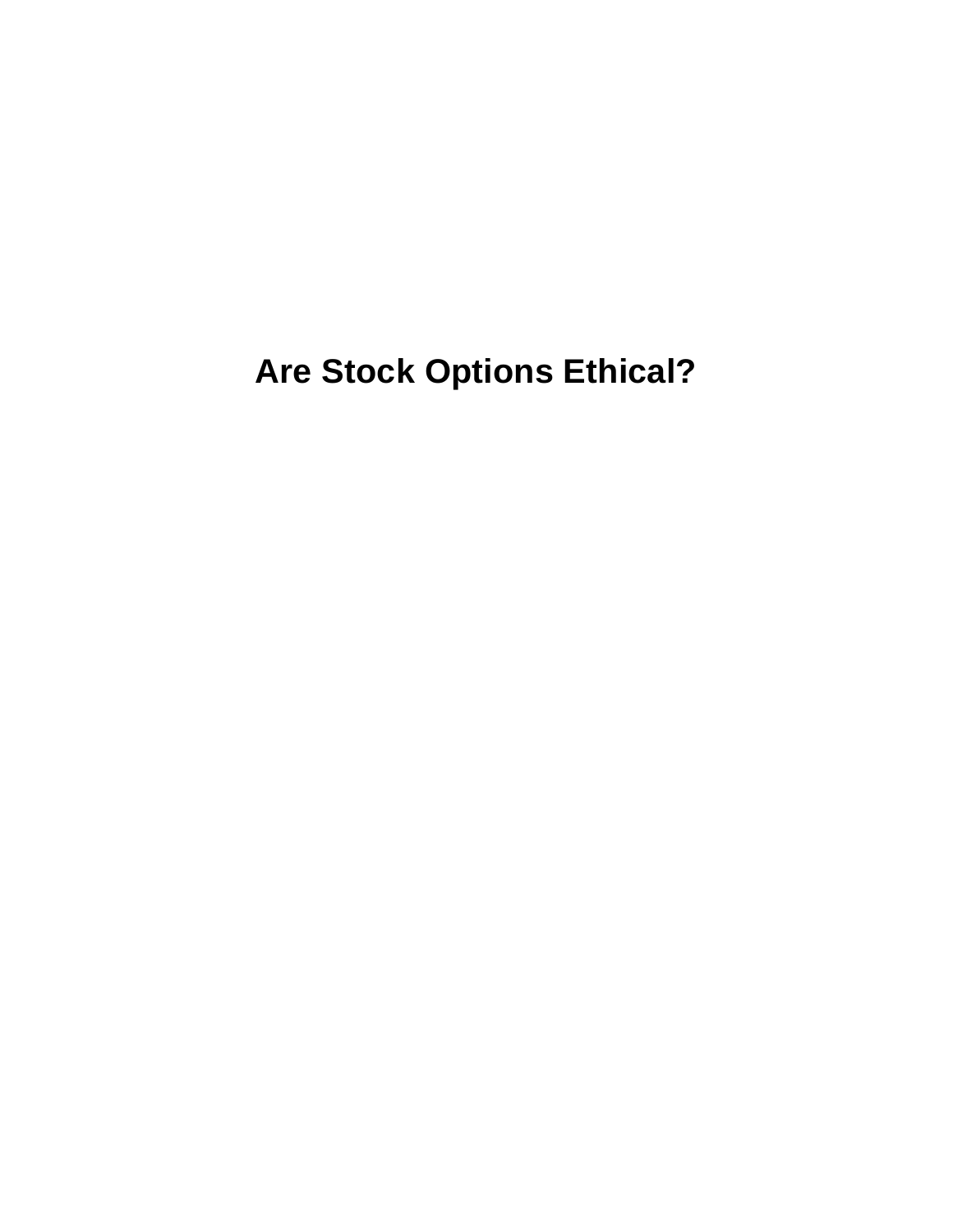## **Introduction**

 When the technology bubble burst in March, 2002, managements practices came under a lot of scrutiny. These lead to a number of increased debates focusing on the ethical issues underlying management's behaviour. Although certain issues were solved through reforms (ex. conflicts of interest issues in brokerage firms were resolved through the introduction of reforms that made it mandatory for stock analysts to disclose all the relationships their firms had with clients), others still remain unresolved. One of these issues deal with the use of stock options as a form of compensation for executives. Currently there are two separate viewpoints with regards to stock option compensation. One viewpoint, supported by ethicists, revolves around the unethical consequences that may result through using stock options for compensatory purposes. Another viewpoint, supported by management, centers on the effectiveness of using such a method of compensation. As this issue still attracts attention, this paper has been written to outline in detail the ethical issues arising as a result of awarding executives stock options.

To begin, I will discuss the reasons management continues providing support for this method. Following this discussion, I will focus on the ethical issues surrounding stock options. After this, I will present an analysis of whether stock options can be tied to corporate social responsibility, an issue though around for a while, has only recently been receiving an extensive amount of interest. Next, I will address whether stock options create incentives for fraud. Finally, based on my collective research, I will provide some suggestions relating to stock options.

## **Management's Perspective**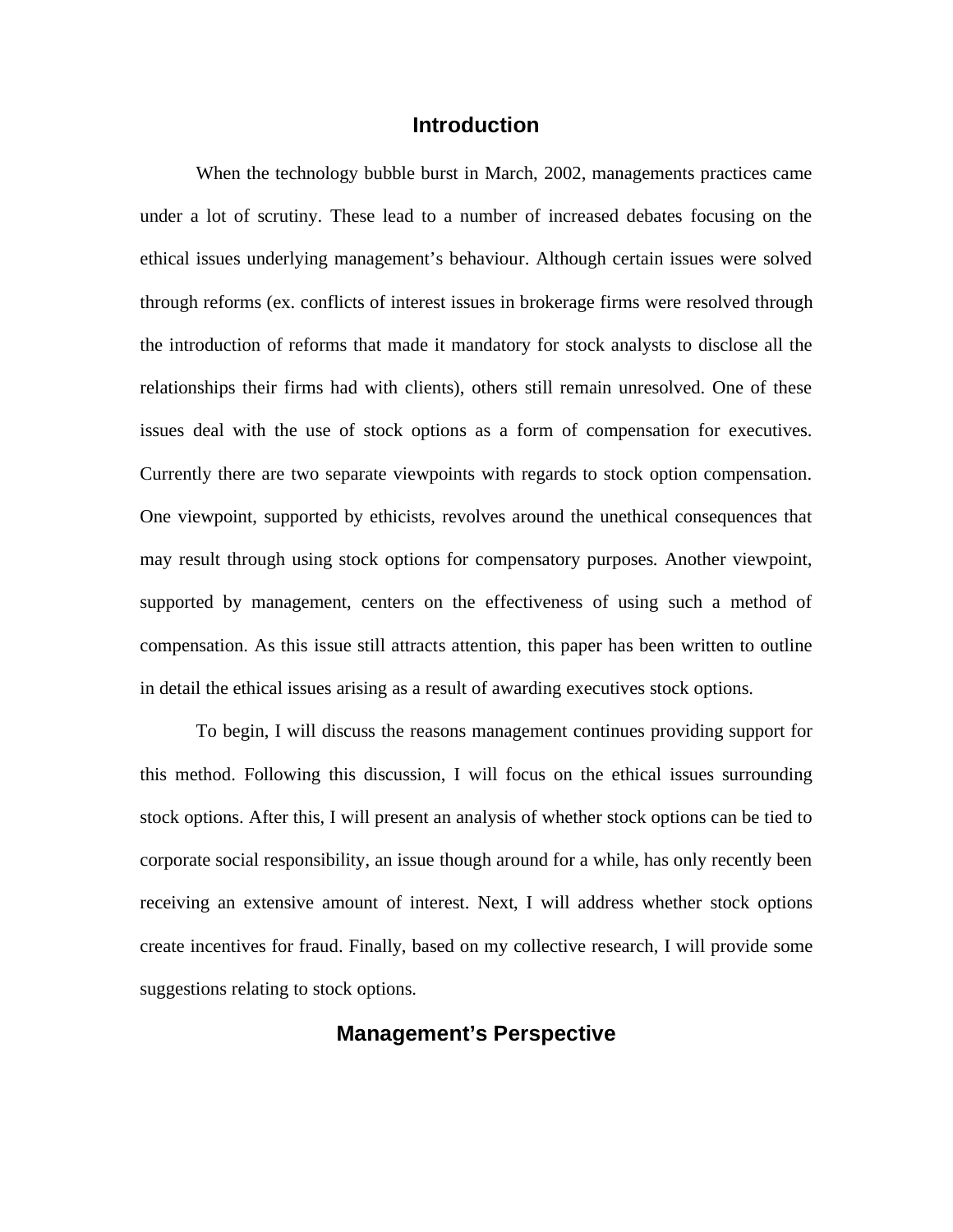The use of stock options has drastically increased since the 1990s. Simply looking at the figures, the number of employees holding stock options in the U.S. increased from 1 million in 1991, to 10 million in  $2001<sup>1</sup>$ . Though the recent trend has been to issue other forms of long term compensation (for instance, in 2003, Microsoft made a shift from issuing stock options to issuing restricted stock<sup>2</sup>), stock options remain a primary form of compensation, with 90% of the largest U.S. companies currently using stock options<sup>3</sup>. Although they have been criticized as leading to unethical behaviour, management continues supporting their usage for a number of reasons. These reasons are outlined below.

## *Attracting & Retaining Quality Employees*

 One of the most commonly quoted reasons for implementing stock options is to attract and retain employees<sup>4</sup>. Furthermore, based on the economics concept of *information asymmetry<sup>i</sup>* , management would have an incentive to award stock options in order to attract and retain the *best* available executive talent<sup>5</sup>. When management is in the process of hiring an executive, they may not have the necessary information to decide whether a certain executive will be a valuable asset to their company or not. In such circumstances, they may issue stock options in order to entice only those executives who are confident in their abilities to raise stock prices to apply. All those executives that do not believe in their abilities would avoid applying, thus providing management with the opportunity to select from the best and the brightest. As well, through the appreciation of

 $\overline{a}$ 

<sup>&</sup>lt;sup>i</sup> Information Asymmetry: "Condition in which at least some relevant information is known to some but not all parties involved".

In the case of management, the quality of the executive would be known by the executive but not by management.

*Source*: "Information Asymmetry." Investorwords.Com. 26 Nov. 2006

<sup>&</sup>lt;http://www.investorwords.com/2461/information\_asymmetry.html>.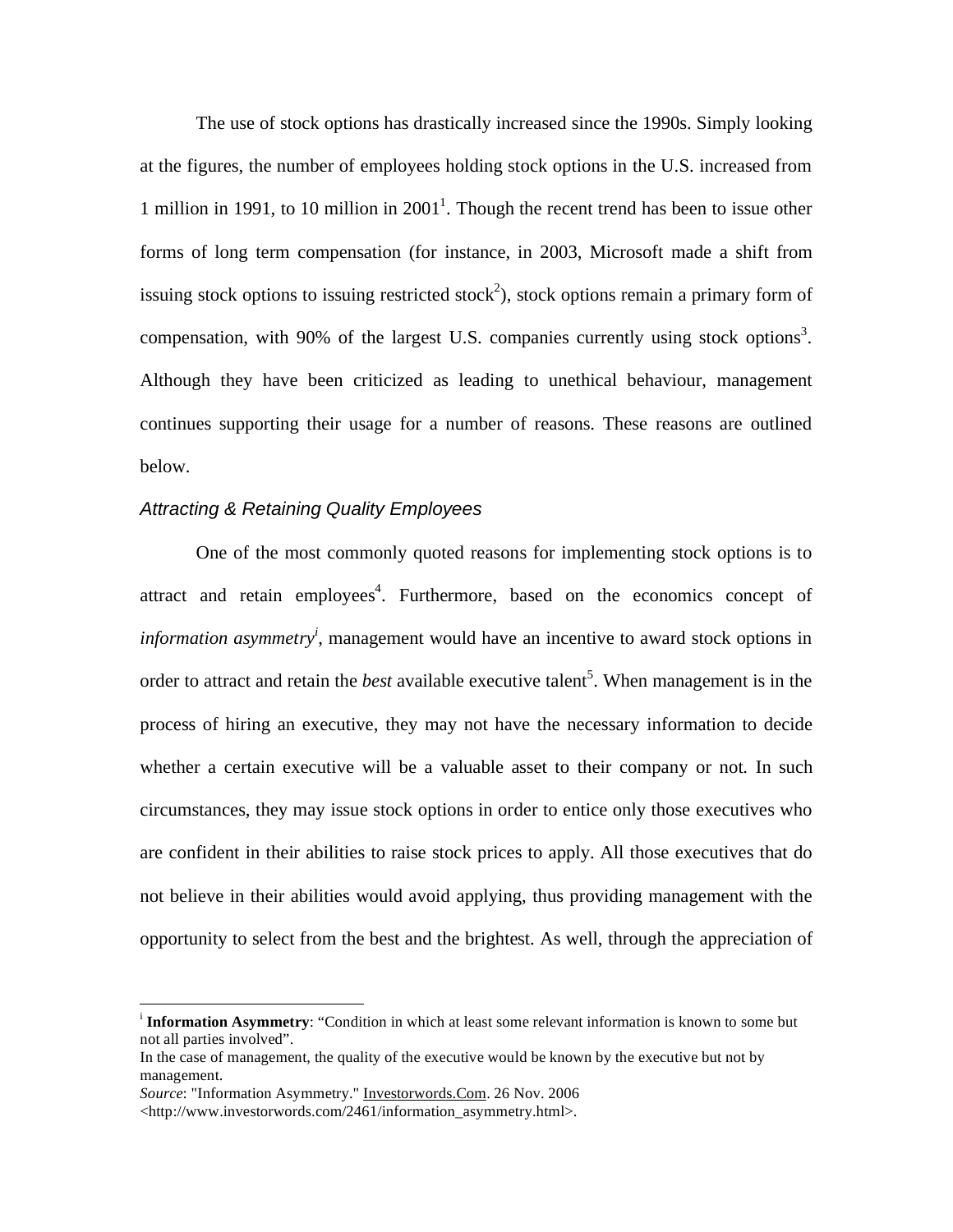stock prices, executives would further have a reason to stay with the company as their compensation would increase with the stock prices.<sup>ii</sup> Hence, for the pursuit of top-quality executives, management would be justified in awarding stock options.

### *Aligning the Interests of the Executives & the Shareholders*

 Another commonly cited reason for issuing stock options centres on the idea that by using such a method of compensation, the executive's goals would align with those of the shareholders<sup>6</sup>. Since maximizing shareholder wealth is the core objective of management, it would be in their best interests to direct the executive's attention towards company stock prices. Utilizing stock options would cause executives to concentrate their efforts on trying to increase the stock price. In order to achieve this, executives would be forced to consider ways in which to increase company performance, so that a favourable earnings per share (a common measure of firm performance) would be reported. If the earnings per share (EPS) exceeds analyst's expectations, then according to the markets, stock prices will rise, while a lower than expected EPS would decrease stock prices<sup>7</sup>. Thus, awarding stock options can be seen as an incentive for executives to boost company performance.

#### *Lower Costs for the Employer*

 With the advance of technology and globalization, the business environment experienced a large increase in the number of competitors. Due to this, management was driven to provide higher wages and increased bonuses (in cash and/or shares), in order to retain their employees and executives in a market where demand outweighed the supply of experienced and qualified professionals. Furthermore, as the wages increased, so did

1

ii *Source*: Paraphrased from Professor Alan Huang.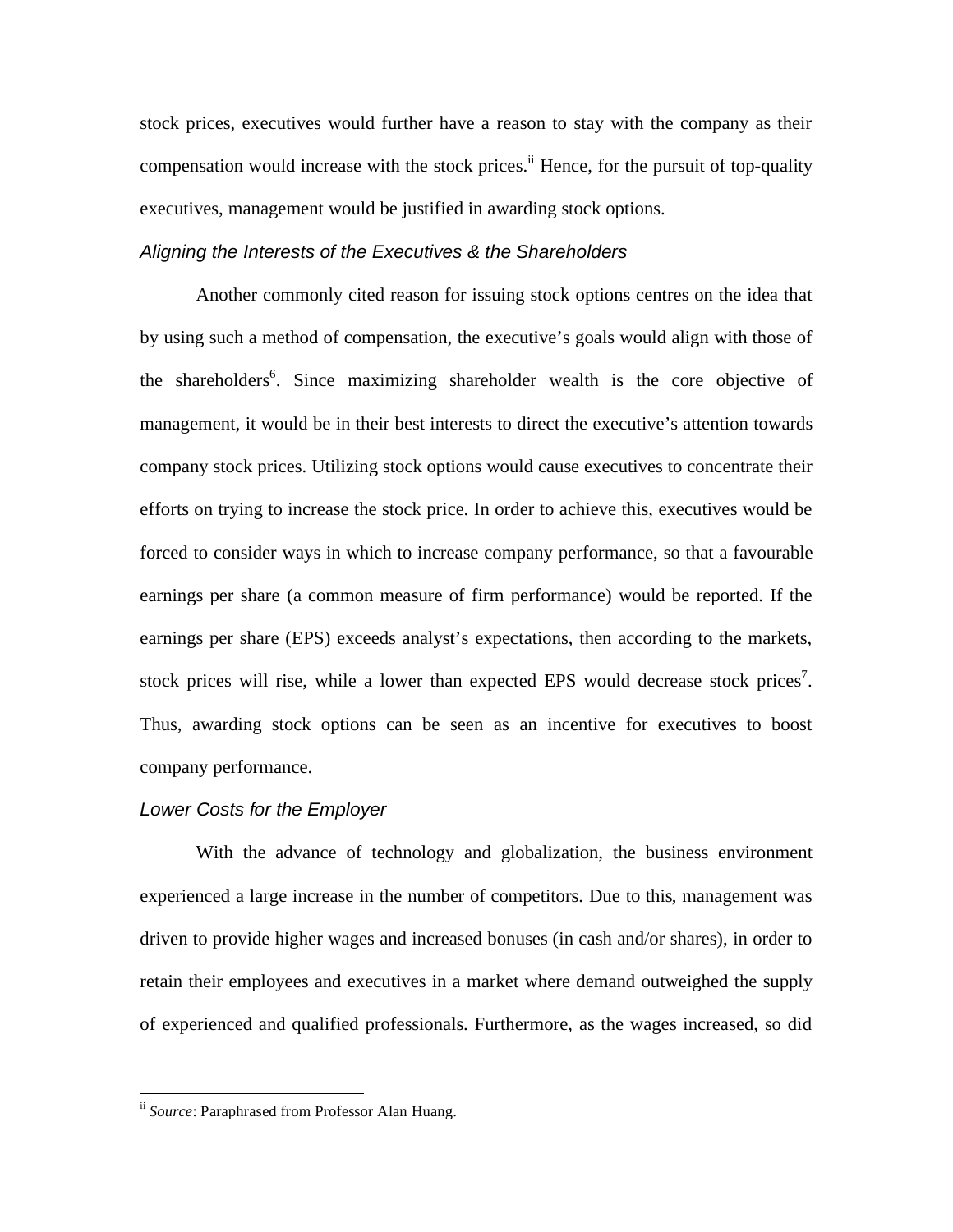all of the employer contributions $<sup>8</sup>$ . However, through the introduction of stock options as</sup> a compensation method, management can effectively decrease a lot of these rising costs.

 The first way costs decrease as a result of stock options is reduced employer contributions. As a trade-off to receiving stock options, executives are willing to accept lower wages and bonuses<sup>9</sup>. This effectively decreases employer contributions as the amount paid is relative to wages. Furthermore, the issuance of stock options does not create any additional employer contributions, as stock options do not represent wages being paid on the part of management<sup>10</sup>. Therefore, there are no rules requiring employers to calculate and pay any amounts in contributions relative to the value of the stock options.

 Additionally, the issuance of stock options allows the firm to benefit from tax savings in the future. If a non-qualified stock option plan is used (which happens to be the predominant form of options<sup>11</sup>), then the company is qualified to recognize tax savings equal to the amount of the income recognized when the options are exercised<sup>12</sup>.

 Along with paying less in contributions and incurring tax savings, awarding stock options could create the possibility of less cash outflows than expected. In the future, should stock prices fall lower than the exercise price, the options would not be exercised, resulting in the cash flows to remain unchanged<sup>13</sup>. Likewise, the cash outflows (to the company) resulting from exercising the options could be less than what was recognized in expense. In essence, this can be seen as lowering the "actual" costs for the employer as there would be less cash outflow, if at all. The following example will illustrate this concept:

| $\mathcal{L}$ ompany | Method of Compensation | <b>Amount of Compensation</b> |  |  |
|----------------------|------------------------|-------------------------------|--|--|
|                      | Salary                 | \$100,000                     |  |  |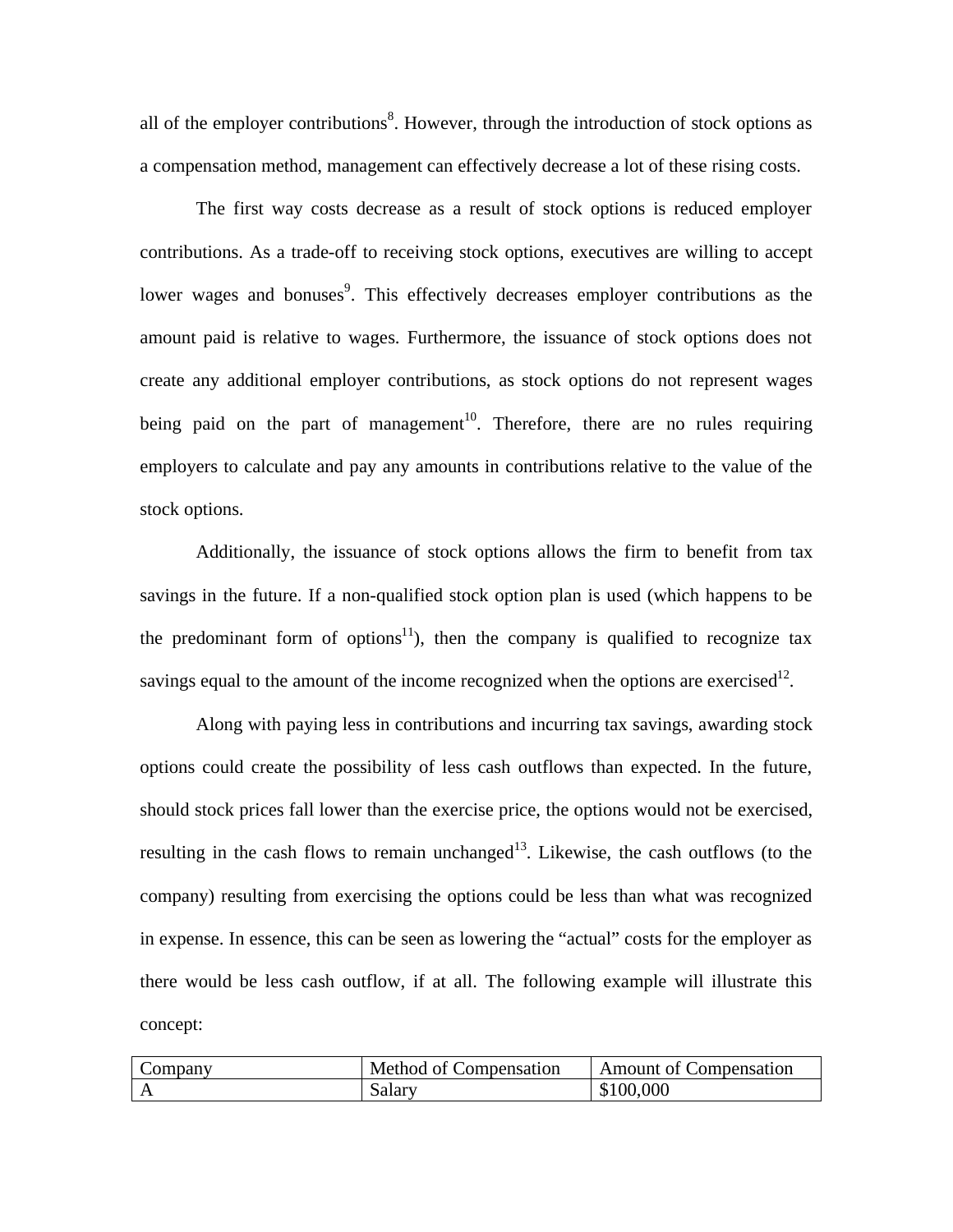| Stock Options (valued at \$5   20,000 options $*$ \$5 = |                  |
|---------------------------------------------------------|------------------|
| using the Black-Scholes                                 | $\mid$ \$100,000 |
| $model)*$                                               |                  |

\* The vesting period for the stock options are 1 year

\*\* Assume both companies have a starting cash balance of \$200,000, and for the next two years there are no cash inflows.

 In the first year, both companies report a compensation expense of \$100,000. However, company A incurs cash out-flows while company B remains unchanged. Company A should expect to incur cash out-flows once the options vest. If, however, after a year the price falls lower than the exercise price, executives would not exercise the options. Assuming there are no other cash outflows, this would mean company B's cash flows would remain at \$200,000, while company A's cash flows would now be \$100,000. In addition, consider the scenario where the stock price is higher than exercise price (by \$3). Assuming all options are exercised, net cash outflow would be \$60,000. This results in company B holding cash flows of \$140,000 (still higher than company A). Thus, this shows that a company awarding stock options could essentially lower their "actual" costs of compensation.

#### *Stock Options as a Better Vehicle for Performance over Restricted Stock*

According to recent surveys<sup>iii</sup>, companies are gradually phasing out the use of stock options and phasing in restricted stock as a method of compensation. However, currently there is a major argument that argues for the benefits of using stock options over restricted stock.

 The argument supporting stock options is that they provide a larger incentive for executives to perform well<sup>14</sup>. Since restricted stock can essentially be considered as an

 $\overline{a}$ 

iii "Equity Compensation Continues Shift Towards Restricted and Performance-Based Stock." Culpepper: Global Compensation & Benefits Surveys. 9 Mar. 2006. 29 Nov. 2006 <www.culpepper.com/eBulletin/2006/MarchPayTrends.asp>.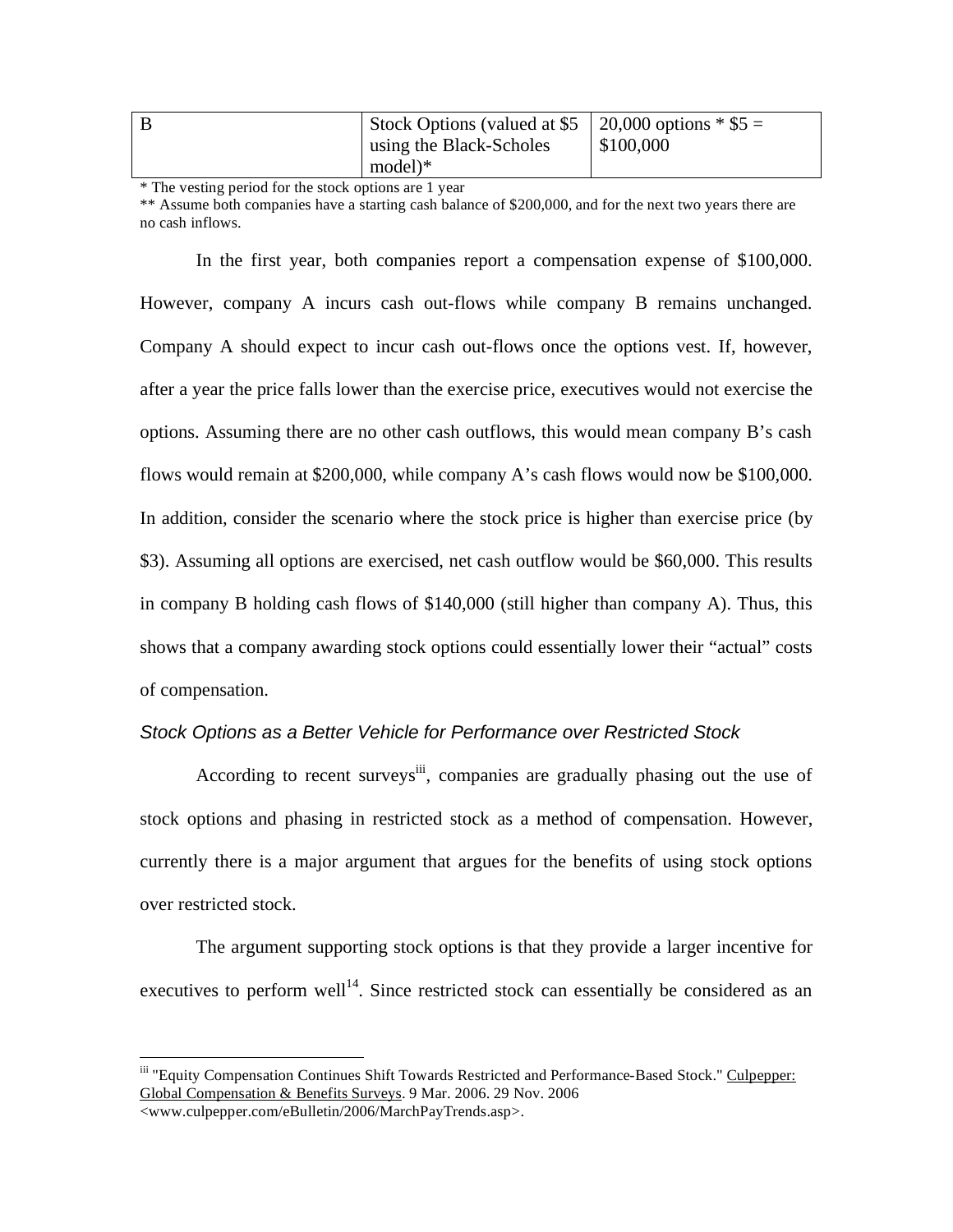option with a zero strike<sup>iv</sup>, any transfer of compensation methods (to utilize restricted stock rather than stock options) would effectively transfer the burden of risk as well. When stock options are utilized, it is the executive's responsibility to ensure prices rise above strike price in order for their options to be of any value. In this situation, it can be seen that the executives hold the burden of the risk as they would not want their options to become valueless. On the other hand, when using restricted stock, executives would have far lower incentives to boost stock prices as no matter what they do, their shares will have value<sup>15</sup>. Since executives would then hold an equal stake in the company as other shareholders, the burden of risk can be seen as being transferred to the shareholders<sup>16</sup>. Hence, with this dilution of risk, executives would not see the need to boost performance as they would have if they held stock options.

#### *Stock Options as an Effective Tool for Start-Up & Risky Firms*

 Finally, stock options would be an optimal compensation tool to utilize for certain types of firms. First, firms in risky industries, such as biotechnology, would benefit far more from using stock options rather than other compensation methods<sup>17</sup>. The reason is that risky firms face either periods of success or failure<sup>18</sup>, and in order to be successful executives need to hold large incentives to push stock prices upwards (to offset failure)<sup>19</sup>. Second, start-up firms would be particularly inclined to use stock options as an effective compensation tool. As start-up firms are generally faced with liquidity concerns<sup>v</sup>, they may not have the necessary cash to afford qualified executives (in terms of salary), who

 $\overline{a}$ 

<sup>&</sup>lt;sup>iv</sup> Holders of restricted stock are entitled to owning the stock after vesting period. This means as long as the price is above \$0, their stock will always have value (paraphrased from Professor Alan Huang). Options, on the other hand, entitle the owner to buy shares at the strike price and sell at the market price. This would mean their shares would only have value if the market price remains above strike price.

*Source*: Paraphrased from Professor Alan Huang<br><sup>v</sup> *Source*: Paraphrased from Professor Alan Huang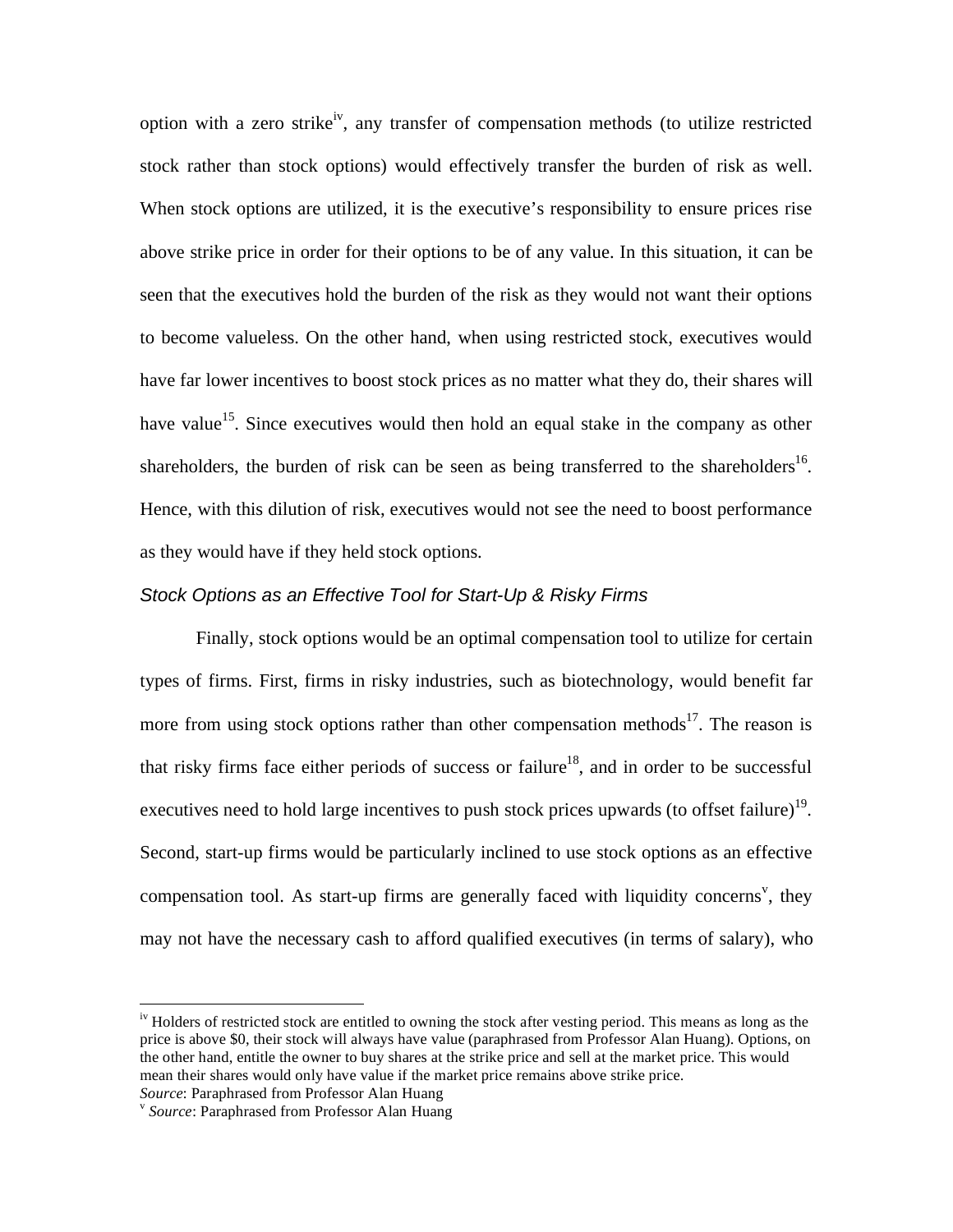would add great value to their company. By issuing stock options, the firm can attract well-performing executives confident in their abilities (as mentioned above in the section "*Attracting & Retaining Quality Employees*").

# **Ethics Standpoint on Stock Options**

 When the NASDAQ index began its downward spiral in 2002, a great deal of confidence had been lost in the marketplace by investors. Soon changes were demanded in order to restore some confidence back into the markets. Part of these demands dealt with stock options. A growing body of ethicists have since outlined several unethical practices that executives could partake in sometime in the future (if they had not already done so) in order to realize the maximum possible value on their stock options.

 Critics have often used the economics-based framework of agency theory to explain executive compensation and incentives. According to the theory, it is assumed that all parties are motivated by their own self-interests (both principal and agent, who are the shareholders and executives, respectively)<sup>20</sup>. These self-interests are to maximize the total utility of their personal wealth. Henceforth, this theory shall be assumed as the motivating factor of executives when discussing the unethical practices.

### *Compensation for Risk*

 It has often been argued that executives are consistently over-compensated. The reasoning behind this can be related to the economics theory of utility. The following analysis can be better explained through the use of a modified total utility graph: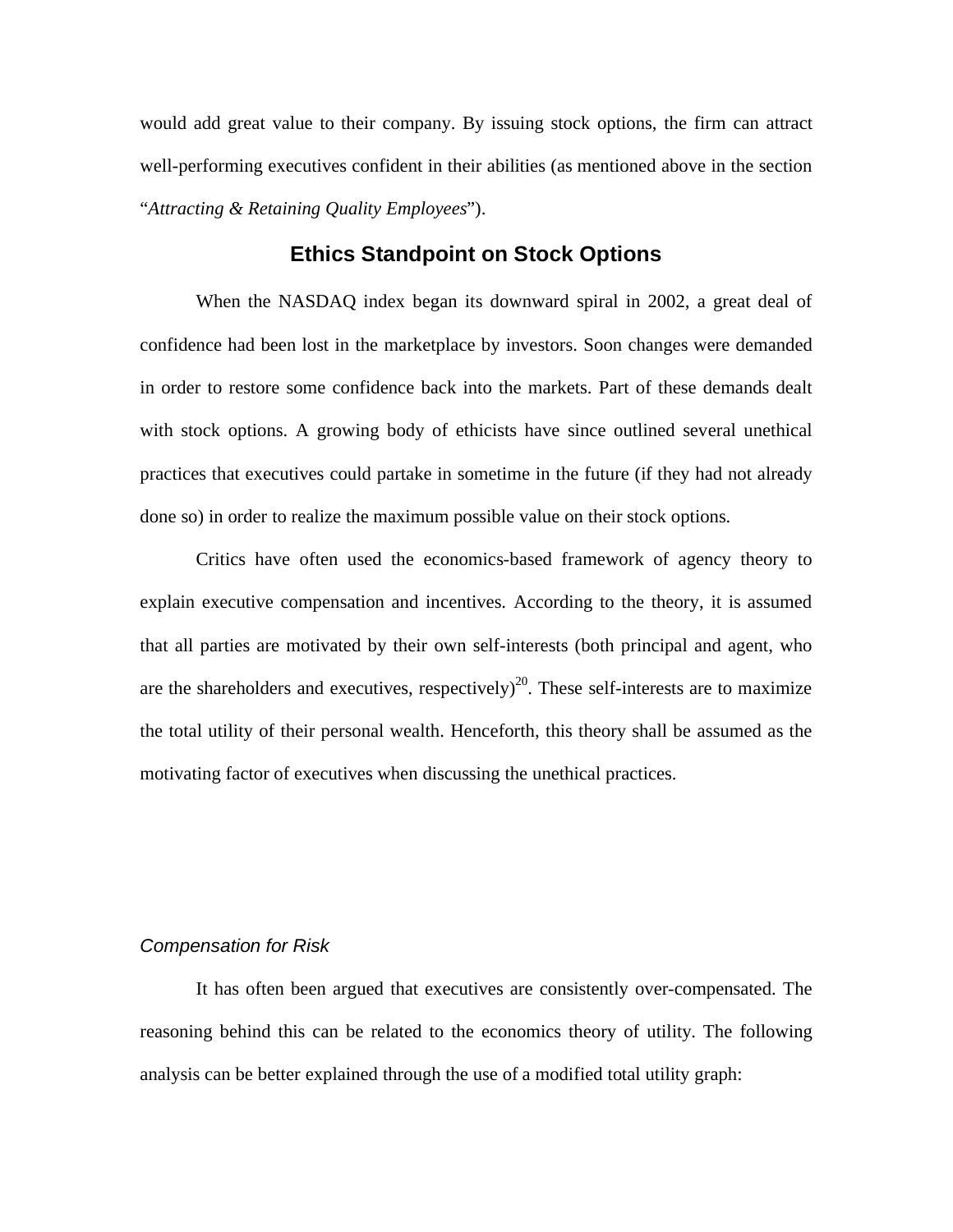

<sup>\*</sup> *Graph extracted from the following source*: "Interactive Graphs." McConnell: Brue Economics. 2005. 6 Dec. 2006 <http://highered.mcgraw-hill.com/sites/0072819359/student\_view0/chapter21/interactive\_graphs.html>. \*\* *Extensions to graph based on information gathered from*: Bodie, Z., Kaplan, R.S., Merton, R.C. March 2003. "For the last time: Stock options are an expense". Harvard Business Review. Vol.81, Iss. 3; pg. 62 & Professor Alan Huang.

According to the total utility graph, at point A, shareholders benefit from greater utility over executives as their portfolios are diversified. As a result of holding stock options and shares in the company, executive's personal portfolios become undiversified, thus subjecting them to higher compensation risks. To offset this risk, executives demand a higher expected value of compensation<sup>21</sup>. This can result in executives taking questionable actions in order to raise their stock option values (discussed in more detail in the subsequent sections). To compensate for these increased risks, management may provide compensation in the form of "deadweight costs", where a larger number of stock options are offered<sup>22</sup>. This would increase the total utility for the executives holding an undiversified portfolio, to a more appropriate level (based on the graph, the quantity consumed, in this case stock options, would increase to point B, while utility increases from point D to point C). Thus, it can be seen how this could lead to unethical conduct as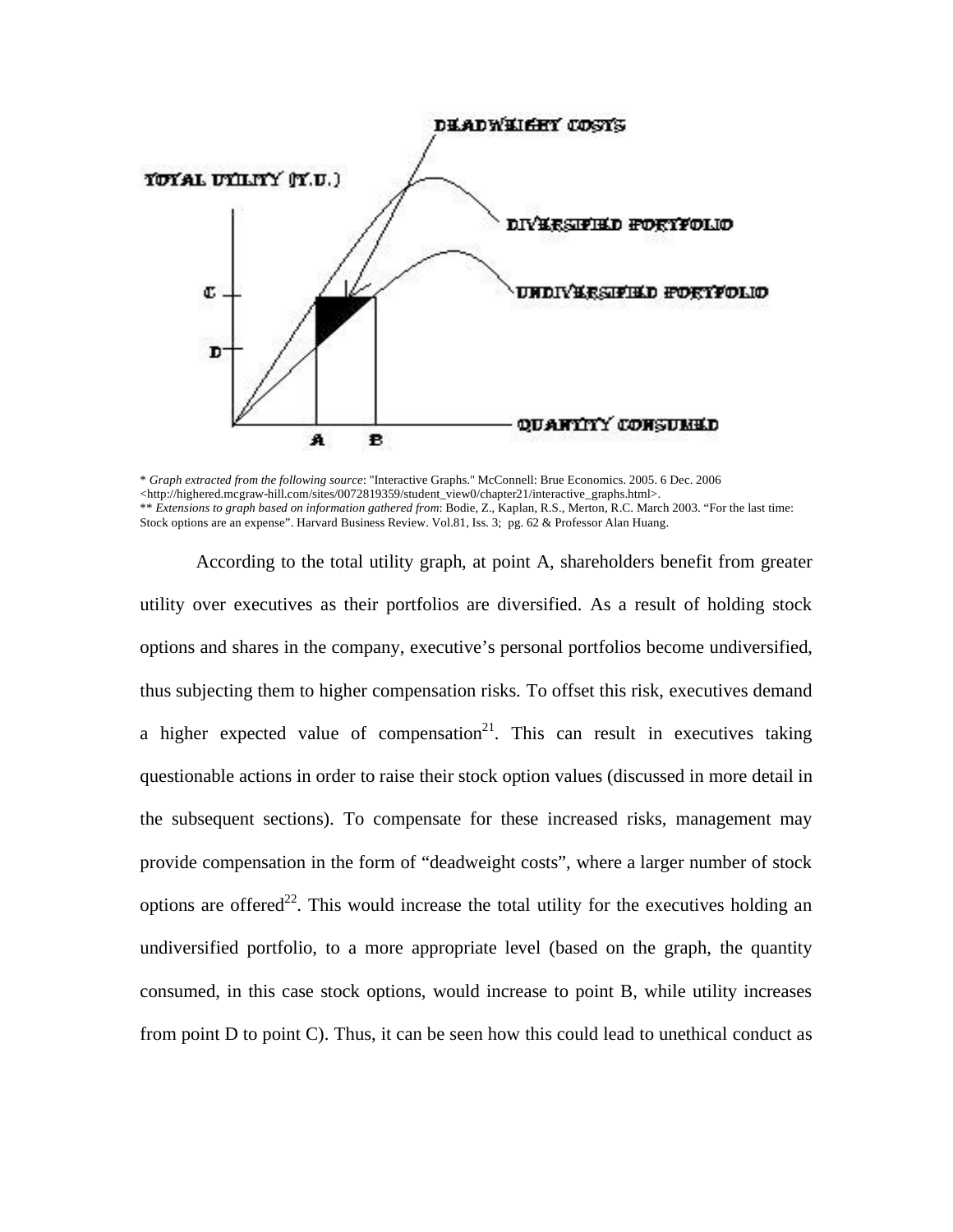management would use this explanation to justify the large payouts to executives (both in the form of stock options and other forms of compensation as well)<sup>23</sup>.

### *Horizon Matching*

 In order to minimize risks (due to under-diversification), executives may engage in risk-averse behaviours such as under-investing  $2^4$ . Their primary goals may be to appreciate stock prices as fast as possible, rather than taking a long-term perspective. This would allow them to exercise their vested options earlier, thus reducing their risk. Under-investing would ensure desirable stock prices in the short term as there would be no adverse effects on the EPS. The following example portrays this effect:

|         | Revenue   |           | Expense   |           | Earnings Per Share |      |
|---------|-----------|-----------|-----------|-----------|--------------------|------|
| Company | 2005      | 2006      | 2005      | 2006      | 2005               | 2006 |
|         | 5,000,000 | 5,000,000 | 3,500,000 | 3,500,000 | 9.60.              | 0.60 |
|         | 5,000,000 | 5,000,000 | 3,500,000 | 4,000,000 | 0.60               | 0.40 |

\* # of shares outstanding in 2005 & 2006: 2,500,000

\*\* Assumptions: aside from an investment into R&D (for company B), all other figures are constant between years 2005 and 2006

 Based on the table above, if company B invests into R&D in 2006, their earnings per share would decrease by \$0.20 to \$0.40. As stated earlier, EPS is a measure of company performance, and any decreases in EPS may cause an adverse reaction by the markets, causing stock prices to decrease. Company A, on the other hand, chooses to avoid R&D expenditures, and in the process manages to retain its EPS of \$0.60.

 However, this sort of behaviour by executives leads to major conflicts of interest with shareholders. Shareholders, being the owners of the firm, are interested in the longterm performance (assuming they are focusing on the long-term). Through underinvesting, executives are not considering the long-term growth of the company<sup>25</sup>.

 Realizing the potential conflicts of interest resulting from the issuance of stock options, management has traditionally resorted to using calendar-vesting stock options<sup>26</sup>.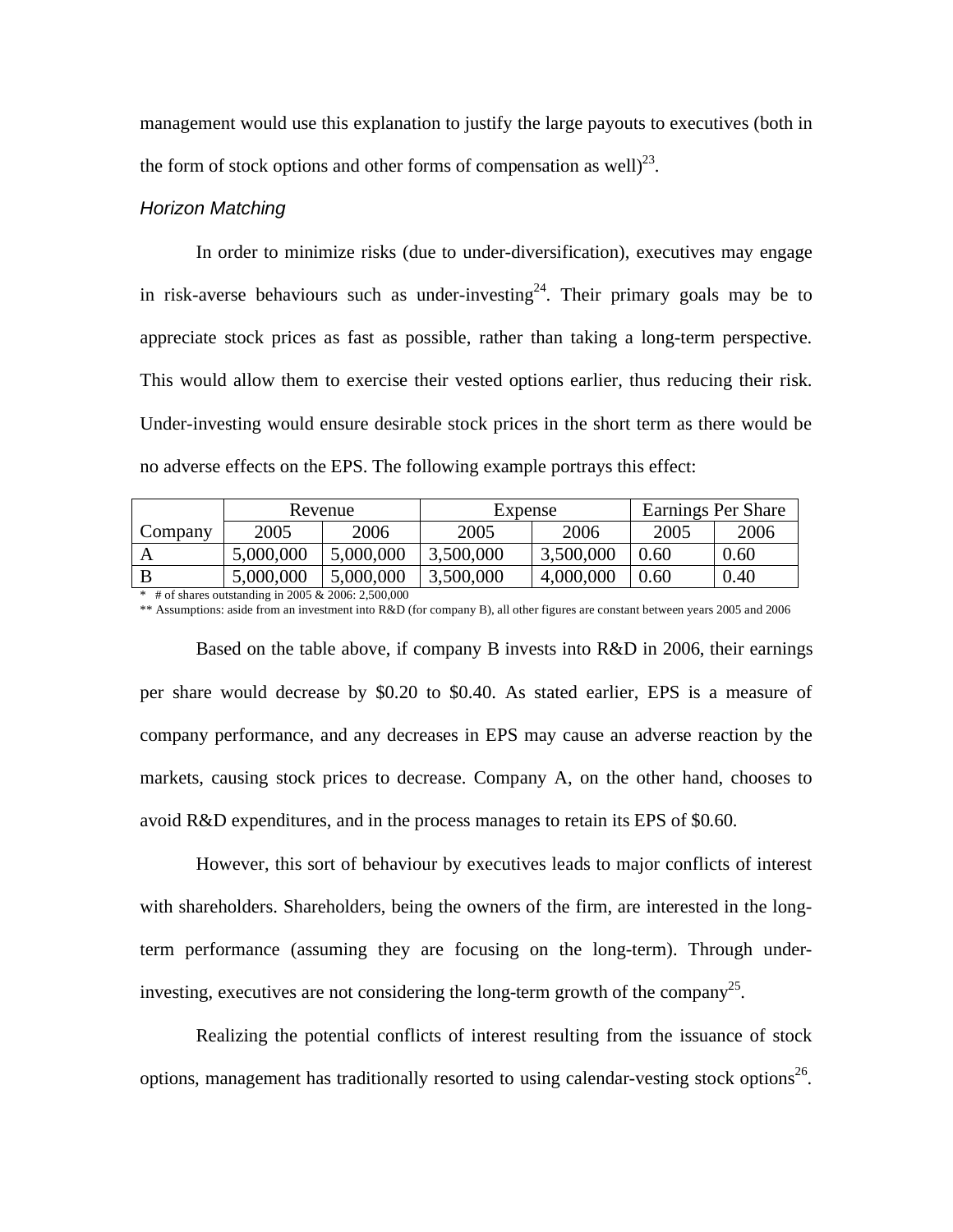However, even calendar-vesting stock options<sup>vi</sup> fail to truly motivate executives to focus on the long-term growth of the company. Though initially they force executives to take risks (in the form of long-term expenditures), once the stock prices have risen substantially (so that the stock options have considerable value), executives may begin curbing their risky ventures<sup>27</sup>. Using a theoretical example, if an executive has 75% of his options vested, with 10% more vesting within 3 years, and the remainder vesting within 6 years, based on a cost-benefit analysis, the executive would be inclined to avoid potential profitable risky ventures.

#### *Corporate Dividend Policy*

 $\overline{a}$ 

 One downfall of stock options centres on the fact that they do not provide any protection from cash dividend payments<sup>28</sup>. If a cash dividend payment is made, it would invariably lower the value of the stock option as well (as cash dividend payments depress stock prices<sup>29</sup>). This creates further conflicts of interest, while shareholders would prefer constant dividend payments, executives would opt for changing their dividend policy so as to lower dividend payments. Based on empirical evidence, it has been shown that those corporations using stock options as a compensation method have in fact, changed their dividend policy to lower payments. As Lambert, Lanen, & Larcker indicate in their paper, "The empirical results indicate a statistically significant *decrease* in the level of corporate dividends relative to the expected level of dividends indicated by the Marsh-Merton dividend model."<sup>30</sup> A more recent study by Fenn,  $\&$  Liang, showed further

<sup>&</sup>lt;sup>vi</sup> Under calendar-vesting stock options, portions of the stock options awarded vest in fixed dates. For instance, 20% of the options may vest 3 years from now, while 20% more vest 5 years from now. This may create incentives for executives to consider the long-term effects of their actions as some of their options may not vest until several years from when they were awarded.

*Source*: "Picking the Best Option." Impact: Management Research in Action. 3 Dec. 2006 <http://www.ivey.ca/Publications/Impact/Vol12No4-Brisley.htm>.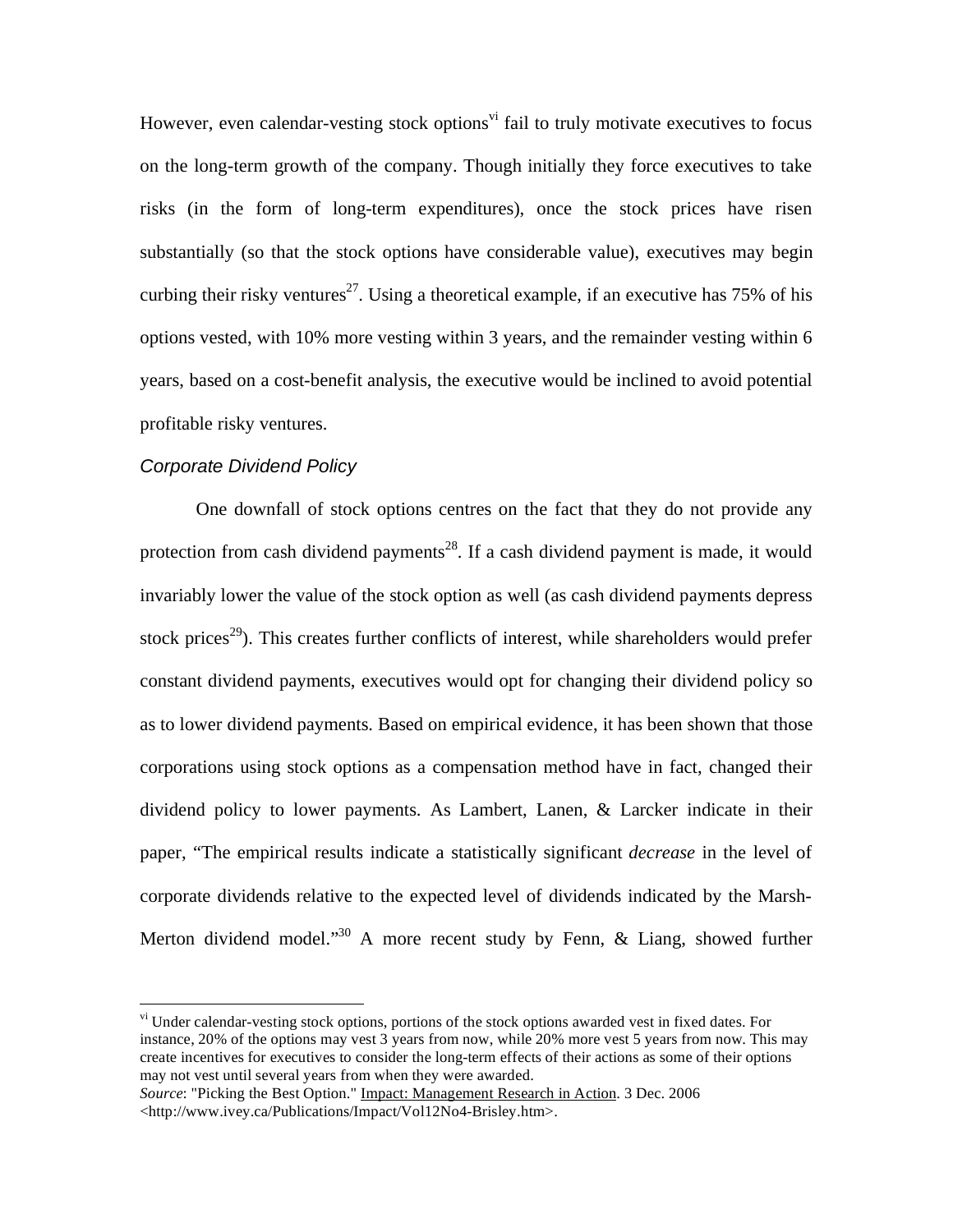evidence that as a result of utilizing stock options, there is a shift in corporate practices from issuing dividends to engaging in stock repurchases<sup>31</sup>. Hence, it can be seen that stock options cause executives to revise their dividend policy so as to favour stock option holders rather than stockholders.

#### *Timing of Stock Options*

 Since the value of stock options fluctuates with changes in stock prices, it eventually became apparent that this could cause potential problems with relation to firm news announcements<sup>32</sup>. According to the rules of finance, when a company releases good news, it is often followed by a rise in stock prices<sup>33</sup>. Hence, this could be seen as a vehicle for potential unethical behaviours using stock options. Based on an empirical study performed by Yermack, it was proven that stock options were in fact, awarded prior to releases of good news<sup>34</sup>. Furthermore, according to the paper, the only way companies disclose the granting of stock option awards is in annual proxy statements, which are filed 3 months after fiscal year-end<sup>35</sup>. Drawing from the discussion of *information asymmetry* (in the section "*Attracting & Retaining Quality Employees*"), this would isolate shareholders from holding the knowledge that stock options were granted, prior to the release of the news. Should there have been a timely disclosure of the granting of stock options, then, grounded on the Efficient Market Hypothesis<sup>36</sup>, markets would have anticipated positive news and stock prices would have adjusted accordingly.

 The major ethical dilemma arising from this quandary would center on the true incentives of using stock options in the first place. As already discussed, stock options as compensatory tools are meant to create adequate incentives for executives to engage in beneficial behaviours for the firm. However, if management is manipulating the timing of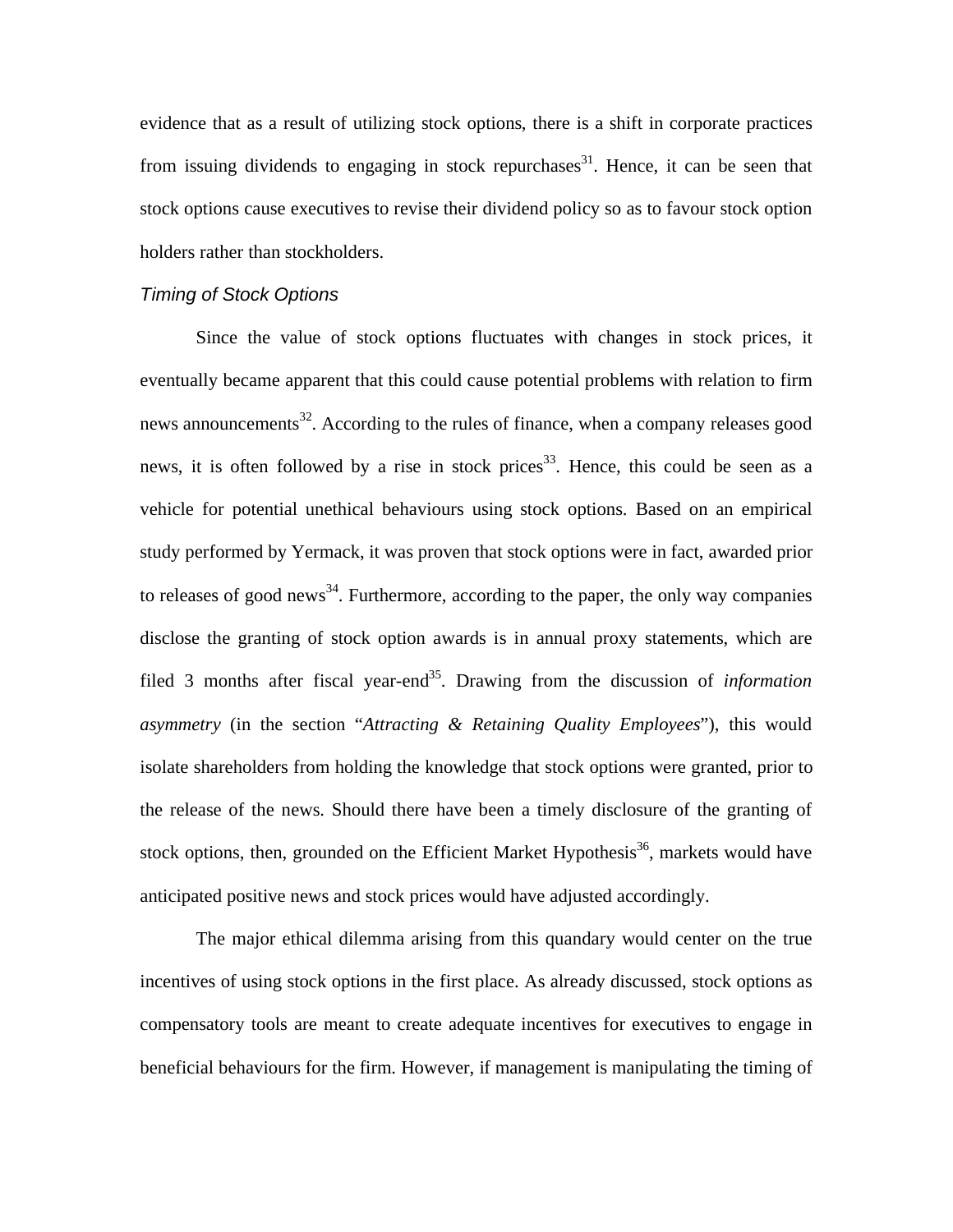awarding stock options, then it tears at the very fundamental principles of issuing them in the first place. Instead, it can be seen that executives in fact, have no incentive to drive up stock prices $^{37}$ , but instead rides on good fortune.

#### *Earnings Management*

 Since accounting numbers relying heavily on estimates and discretion, yet another door way for manipulation exists via earnings management. Empirical evidence provided by Bergstresser, & Philippon, suggest that executives manipulated reported earnings through the use of accruals<sup>38</sup>. The paper found evidence showing that companies with CEOs holding larger amounts of stock-based incentives (ex. stock options), also engage in greater amounts of earnings management (via accruals)<sup>39</sup>. Furthermore, the research was extended to analyse executive activity in periods of high accruals. Based on the data, Bergstresser, & Philippon, found that in periods of high accruals there was not only a significant amount of options exercised by CEOs, but a large amount of shares sold as well (not limiting to  $CEOs$ )<sup>40</sup>. Hence, through the abundant use of accruals, executives may manipulate earnings for their personal benefit. A specific example of a manipulation in an accrual will be looked at in detail in the next section.

### *Options-Pricing Model Manipulation*

 One final unethical practice that has recently come into existence focuses on companies changing their methods of estimating option costs. As recent accounting guidelines have made it mandatory for firms to expense stock options, management has begun taking steps to minimize the reported  $costs<sup>4</sup>$ . Specifically, companies are reevaluating the volatility of their stocks. Since the volatility estimate is part of the Black-Scholes model, and has an impact on option values, companies are currently lowering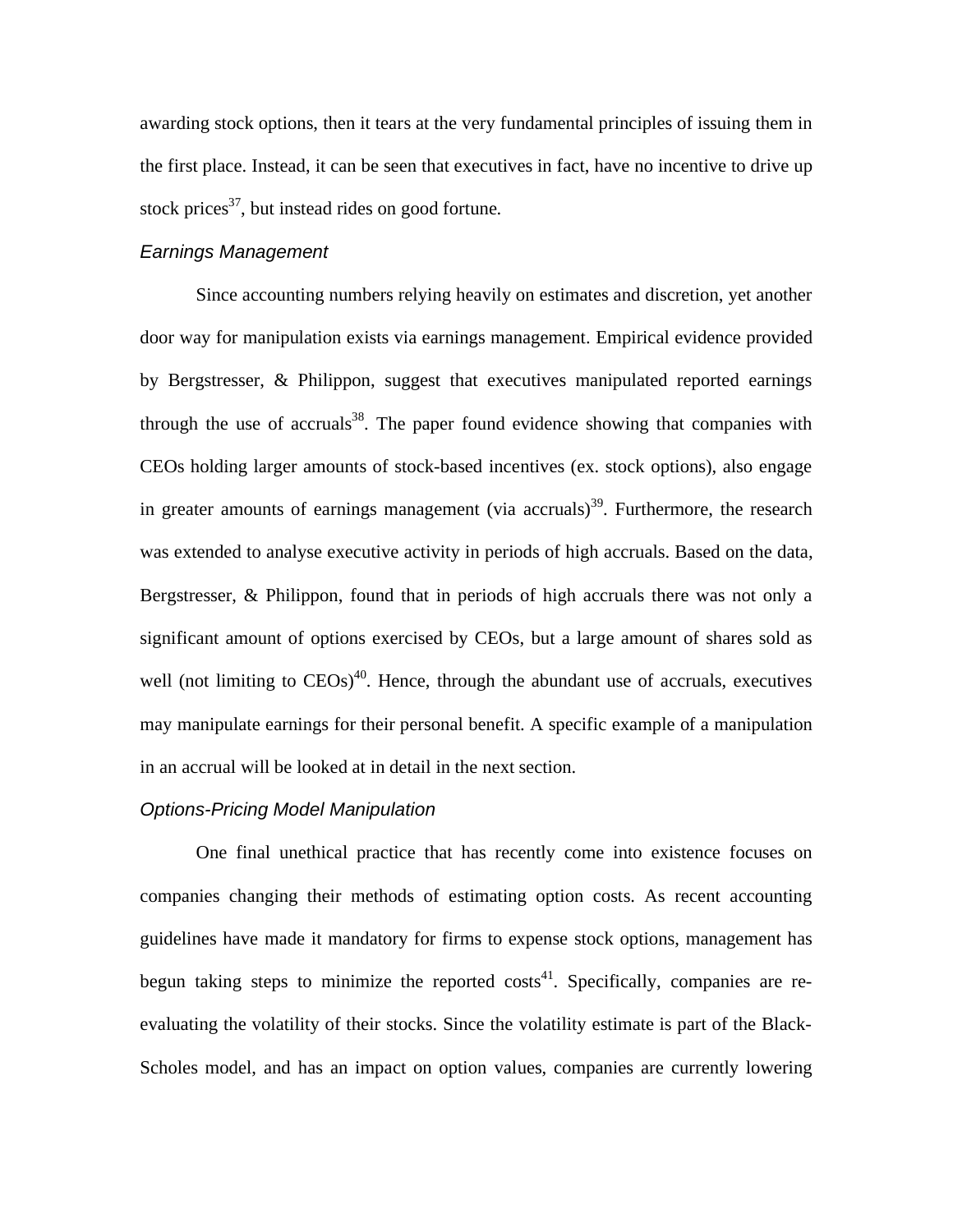their estimates in order to report lower option values and related costs (higher volatility estimates produce higher option values as the option has a greater chance of moving deep in-the-money)<sup>42</sup>. In terms of figures, in the year 2004 alone around 200 companies reduced their volatility estimates by an approximate average of 17%. This had an effect of lowering options expense by \$1.5 billion (or  $23\%$ )<sup>43</sup>. Secondly, companies are also engaging in early vesting. They are purposefully speeding up their vesting periods so as to lower their option values and related option  $cost^4$ .

 The first issue of re-evaluating volatility estimates generates the ethical question of whether such changes are grounded on genuine market changes, or whether they are just a method of manipulating earnings. Research into current Canadian accounting methods reveals that the extent to which management has to disclose their estimates is limited to only, "*A description of the method and significant assumptions used during the year to estimate the fair values of options…"* (Section 59-186, paragraph 3870.68, Guide to Canadian Financial Reporting - GCFR)<sup>vii</sup>. Furthermore, section 3870 states that a company, "…*may provide any supplemental information that it believes will be useful to investors and creditors...*" (Section 59-187 – GCFR)<sup>viii</sup>. Finally, paragraph 3870.A3 of the GCFR states that within a range of estimates, "*If one amount within the range is a better estimate than any other amount, that amount is used.*" If none of the amounts are better, an estimate either at the lower end or higher end can be used (depending on the specific estimate)<sup>ix</sup>. Based on the rules, a company only needs to disclose any significant assumptions made, and the estimates. There are no requirements for explanations

<u>.</u>

vii "Guide to Canadian Financial Reporting (GCFR)." Knotia.Ca. 5 Dec. 2006

<sup>&</sup>lt;http://edu.knotia.ca/Knowledge/View/Document.aspx?productID=131>.

viii *Ibid.* ix *Ibid*.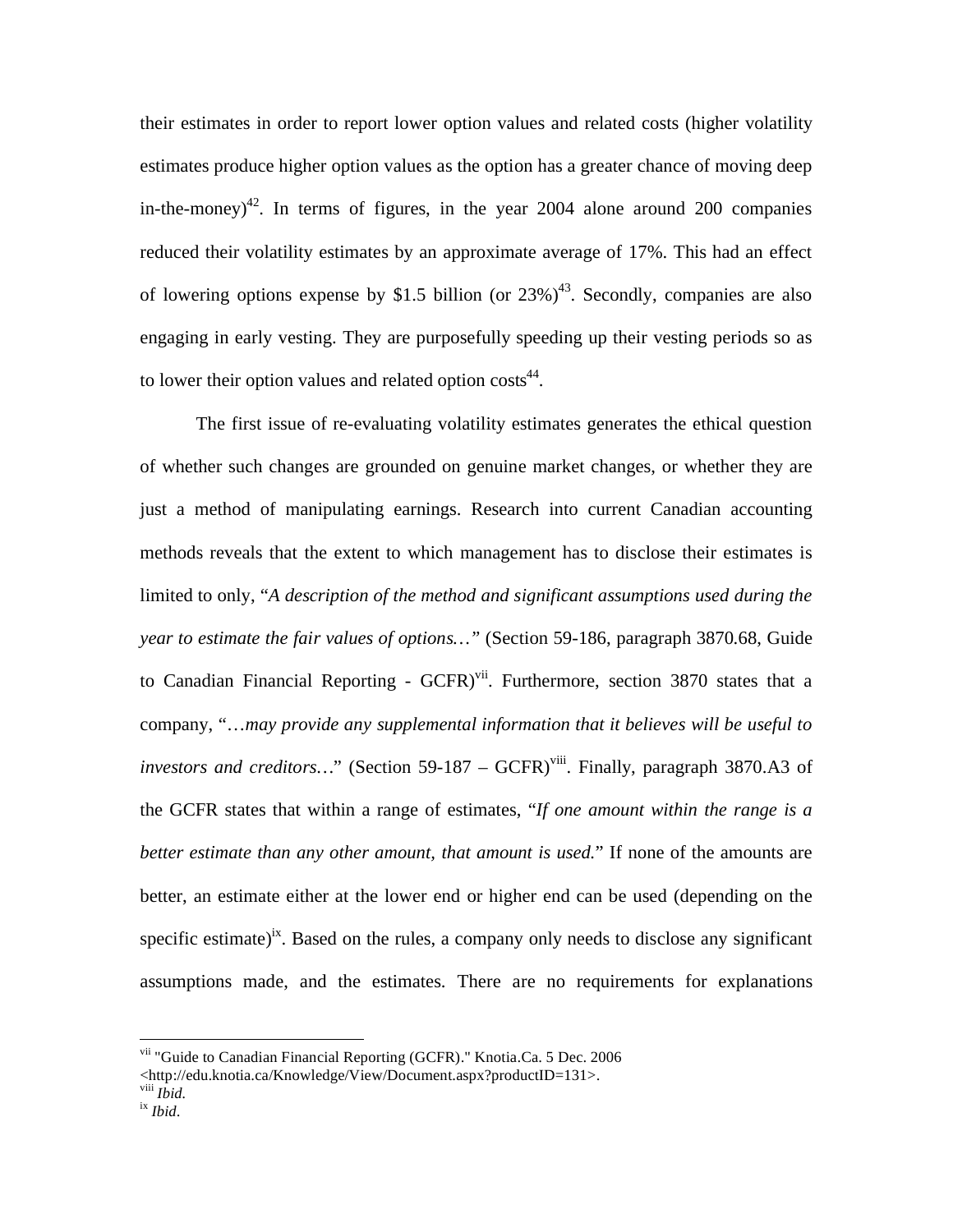justifying the assumptions made. Neither are there any requirements to adequately justify the estimates used. Without these justification requirements, it is entirely up to management's discretion whether they wish to disclose further details (under section 3870) or not. Hence, without sufficient disclosure requirements, management may manipulate estimates with minimum justification (enough to create credibility), if at all.

 The inherent ethical issue with the acceleration of the options vesting period has to do with the fact that all incentives to executives become irrelevant. By minimizing vesting periods, executive's incentives to increase stock prices may diminish as they would only focus on maintaining stock prices for the short-term (assuming the options are in-the-money). If, in the situation the options are valueless (not in-the-money), executives may engage in any of the stated unethical activities (ex. earnings management) to boost firm performance and stock prices for the short-term.

# **Stock Options and Corporate Social Reporting**

 In light of recent renewed interests in corporate social reporting (CSR), experts have begun analysing the relationships between long-term incentives and CSR. Before delving into the analysis, a summary of the research is provided.

 Firstly, based on research conducted on Canadian firms by Mahoney & Thorn "sic", there were positive relationships found between stock options and total CSR, and stock options and CSR strengths<sup>45</sup>. Total CSR was defined as a combination of CSR strengths (ex. strong community involvement, positive union relations, etc.) and CSR weaknesses (ex. human rights violations, fines, etc.)<sup>46</sup>. As well, another paper by Mahoney & Thorn "sic", shows negative relationships between long-term incentives and total CSR weaknesses $47$ .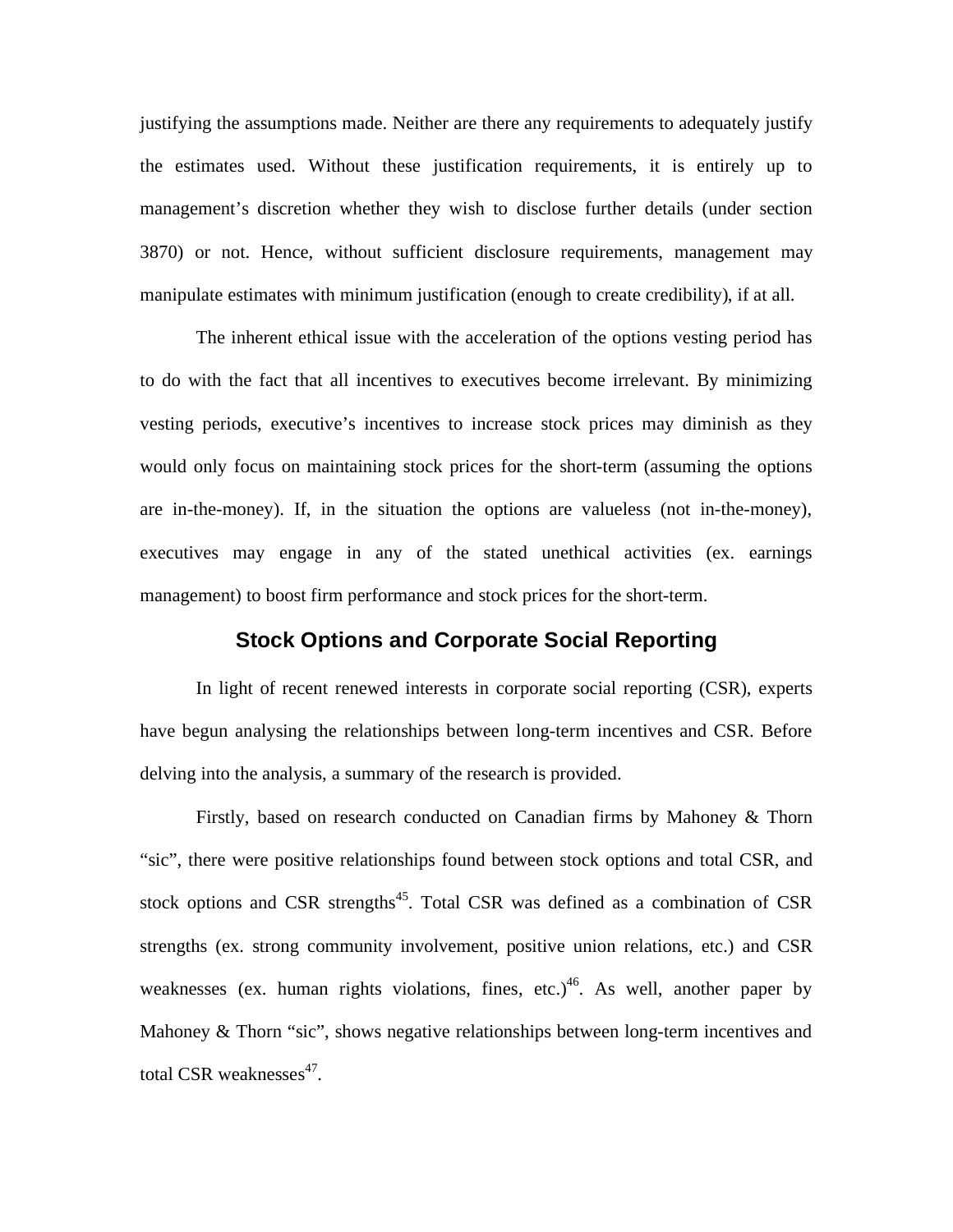Additional research conducted by Frye, Nelling, & Webb found that CEOs in socially responsible (SR) firms do not engage in more risk-taking behaviour as a result of being awarded stock options (however, a link was established for non-SR firms). As well, the research indicates a larger probability of CEO turnover in SR firms rather than non-SR firms. This probability was shown as relating to firm performance<sup>48</sup>.

 Taken in its entirety, it can be seen that long-term incentives do have a positive impact on CSR. Mahoney & Thorn's "sic", papers show empirical support for the idea that by issuing long-term incentives, companies can better align executive's goals with the broader goals of stakeholders<sup>49</sup> (since stakeholders are more interested in the longterm social performance over a company rather than simply profits). In addition, the negative relationship in relation to CSR weaknesses suggests that firms avoid taking risks that could potentially lead to adverse effects on the firm<sup>50</sup>. Frye, Nelling,  $\&$  Webb's empirical research (mentioned above) provides empirical evidence of the prior point.

 However, the research performed does create some issues. First off, the research indicates that executives do not engage in risk taking behaviour in order to avoid adverse consequences. However, based on the discussions throughout the paper, it has been shown that the primary objective of issuing stock options is to compel executives into taking risks so as to boost firm performance. Furthermore, firms may increasingly hide their unethical conduct (of avoiding risky projects with potentially positive returns) through the new excuse that the project may hold adverse social consequences.

 Additionally, I believe the implications of this research are far less beneficial than it seems. The existing research only tied the CSR performance of a firm to the amount of stock options granted (hence the positive relation between stock options and  $CSR$ )<sup>51</sup>. If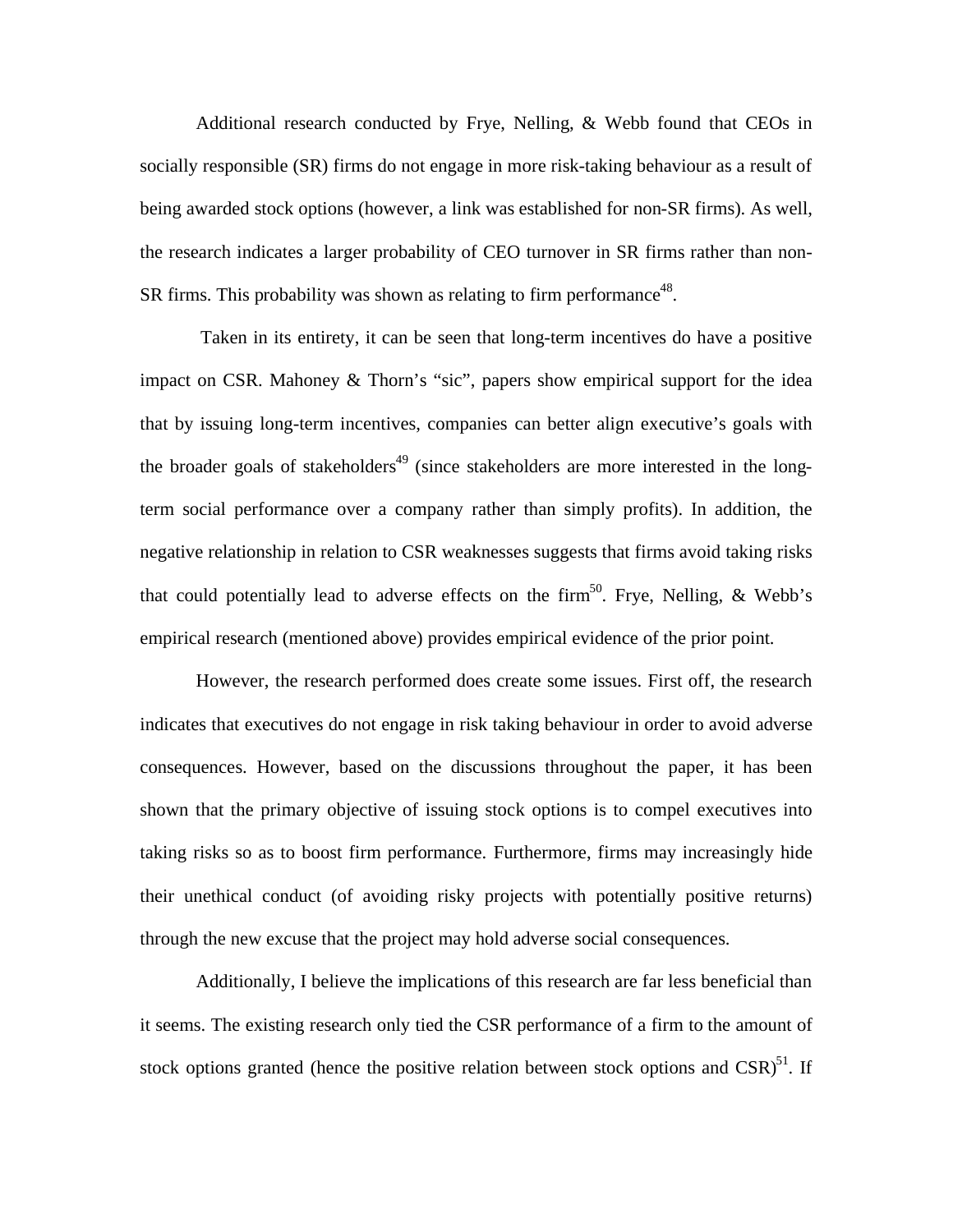one looks only at the numbers, then it can be argued how stock options produce better CSR performance. Management of SR firms may use these numbers to justify awarding more stock options. However, in closer inspection, it can be seen that the argument being used by the researchers is simply a slight modification to the existing argument that stock options can have the impact of better financial performance. The research fails to address a more critical question which is, do stock options influence CSR?

The following example will clarify my apprehension towards using this research to justify awarding stock options. Imagine an unethical executive had to chose whether to apply to a SR firm or non-SR firm. He would, in essence, find both options equally appealing (Assuming the SR firm provides a higher salary equal to the non-SR firm's lower salary and bonuses. It has been shown empirically that SR firms pay higher salaries and lower bonuses while non-SR firms pay lower salaries and higher bonuses<sup>52</sup>). If both firms are equal in terms of corporate governance (for this example, I assume the extreme case of having low corporate governance), and if both firms award equal levels of stockoptions, then the CEO would have no additional incentives to make ethical over unethical decisions. Only when SR firms evaluate their CSR performance and notice it falling will they become aware of the executives unethical actions. However, by this time it may be too late as the executive may have already exercised the options and realized the gains.

Though I have made a major assumption in the prior example that corporate governance was low, I was merely attempting to express my concern over simply using data to analyze stock options and CSR. In reality, it is assumed that corporate governance in today's time is far greater and executive actions more regulated. However, that is another issue not meant for this paper.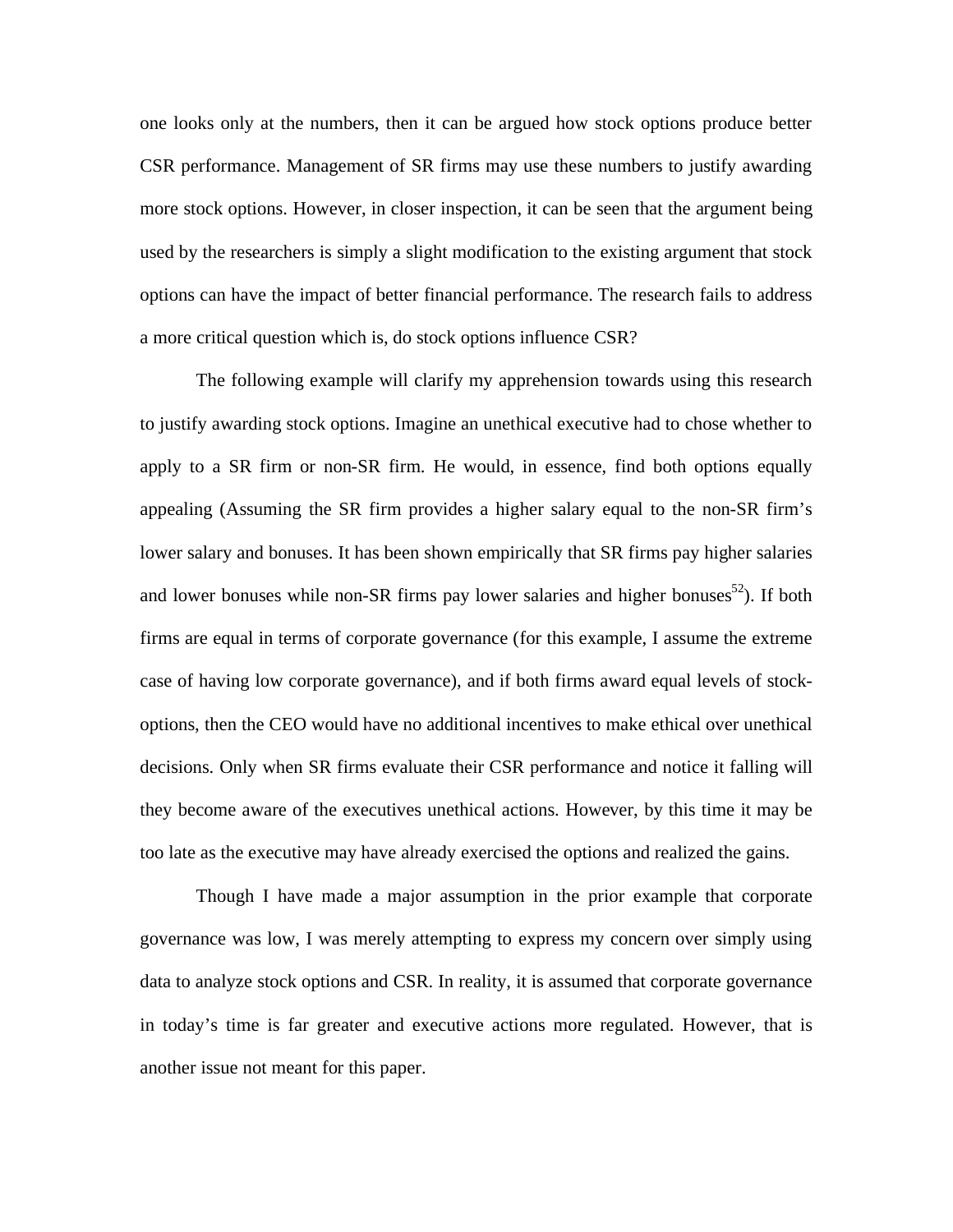# **Do Stock Options Entice Fraud?**

 A major question that remains to be answered has to do with the question whether stock options produce incentives to commit fraud. Johnson, Ryan, & Tian, use empirical evidence to show that in fact, stock options (both vested and unvested) do not create incentives for fraud<sup>53</sup>. Their paper further goes on to suggest that the chances of committing fraud are more influenced by slowdowns in earnings growth and/or during industry downturns<sup>54</sup>.

 Although many researchers have argued that unethical actions may result from using stock options, the above paper has managed to show that in actuality, it is not stock options that produce fraud, but rather the use of unrestricted stock (as compensation) or the economic condition<sup>55</sup>. The paper raises the observation that with such a large negative emphasis in the press about stock options, the results obtained prove rather surprising<sup>56</sup>.

## **Suggestions**

 Based on my collective research into stock options, I propose a number of suggestions that I believe will enhance the handling and reporting of stock options.

 My first suggestion revolves around the issue of stock options and CSR. Specifically, I address the research showing that executives do not engage in as much risk taking behaviour in SR firms. In the paper by Frye, Nelling, & Webb, risk is measured by assessing the volatility of stock returns. The volatility is controlled for factors including total assets, leverage, and growth opportunities (by including them as independent variables)<sup>57</sup>. However, I believe the paper neglects to take into consideration other key factors such as economic conditions. Additionally, I believe the particular type of risk involved is currently ignored. For instance, an executive investing into  $R \& D$  for health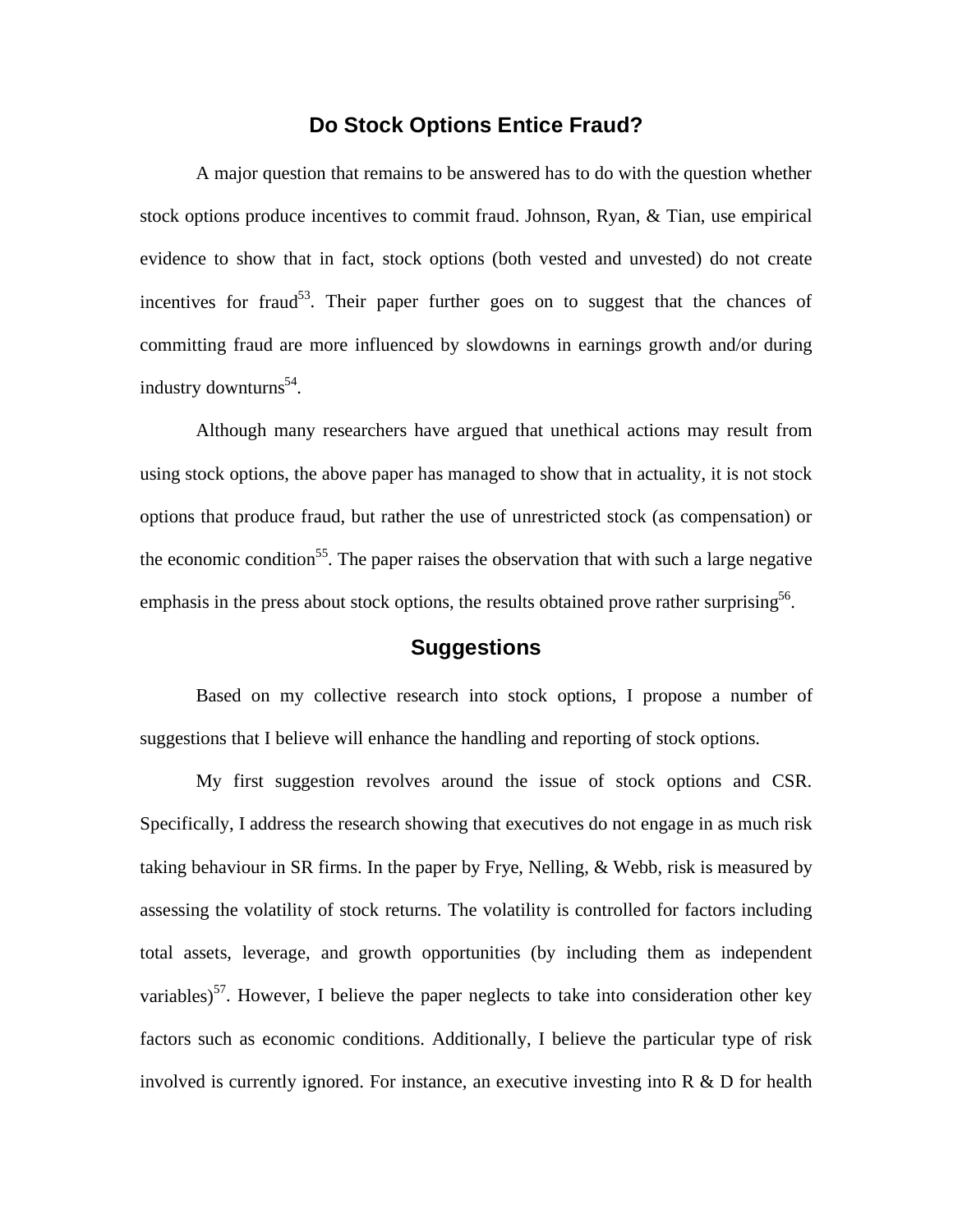products would be considered a good risk, while another executive investing into  $R \& D$ for cigarettes would be considered a bad risk. I strongly feel a distinction has to be made in future papers of this nature, and any future research should measure only bad risk. Though it may be very costly, I suggest a longitudinal study where a sample of firms (representing SR and non-SR firms equally) are followed overtime. Each firm's ventures should be analyzed to judge whether they would be categorized as good risk or bad risk. The results can be based on the number of good risks  $\&$  bad risks (if at all) SR firms engage in compared to the number of good risks  $\&$  bad risks non-SR firms engage in.

 My second suggestion would be to modify existing disclosure rules. As argued above, I believe current disclosure rules are too lenient in terms of what management is required to report. Particularly, I believe companies should be required to disclose the exact reasoning behind all significant assumptions. Furthermore, I believe all estimates should be backed by in-depth justification. Sometime in the future, if costs are not greater than benefits, I believe auditors should utilize actuaries and audit the justifications for the assumptions and estimates.

Finally, my most important suggestion uses knowledge attained from reading Neil Brisley's paper. In his paper, he argues using a new model for stock options called "progressive performance vesting."<sup>58</sup> These options vest based on the price of the stock. Essentially, the number of options that vest is proportional to the appreciation of stock prices<sup>59</sup>. Using a similar principle, I propose a new model for stock options. Instead of attempting to show that stock options have a positive relationship with CSR, I believe a new model should be created that makes stock options dependent on CSR. Titled "social performance vesting", the model would allow vesting to occur in proportion to CSR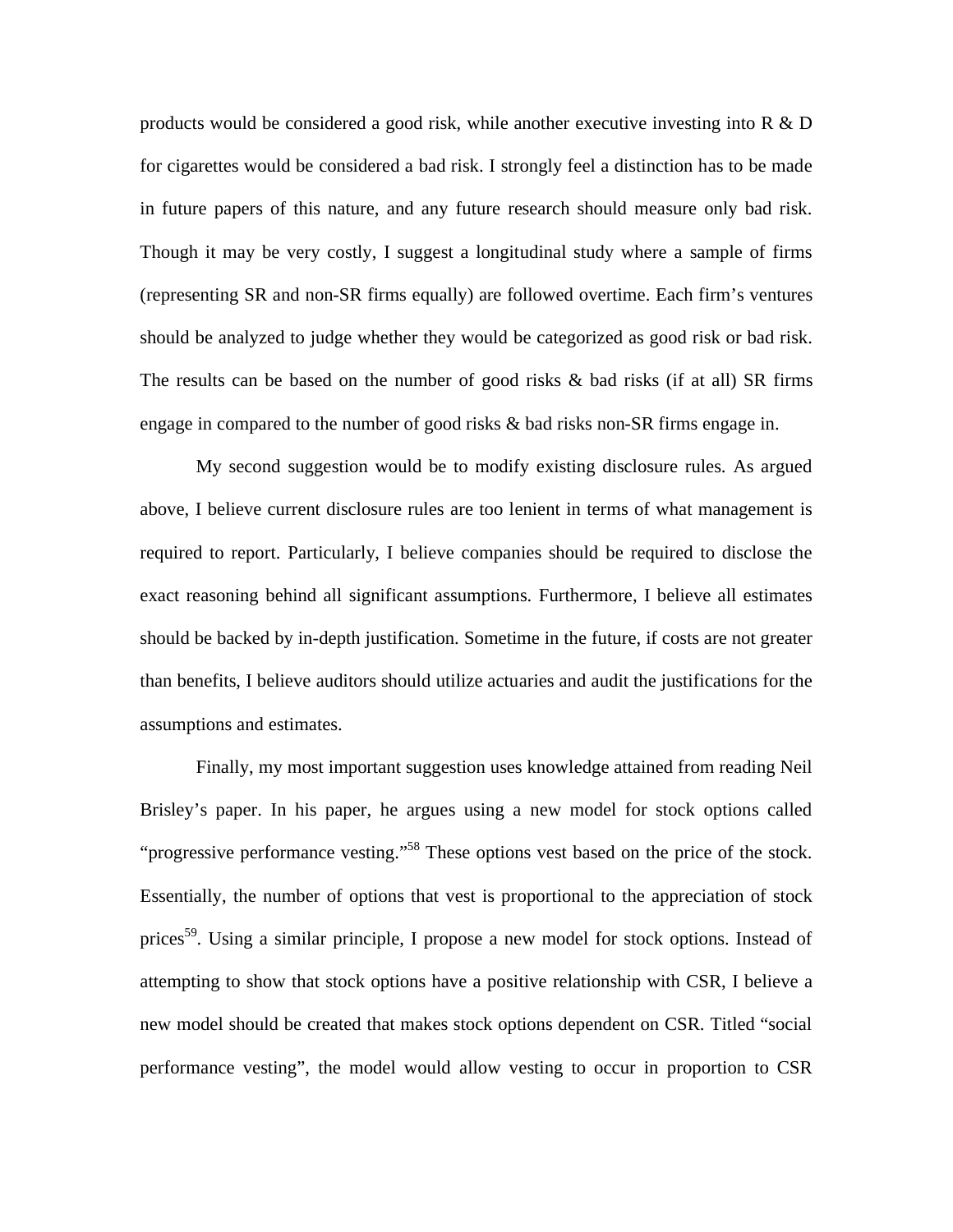measures. This would truly motivate executives to engage in socially responsible activities.

 I have not come across any existing research suggesting tying CSR measurements to vesting periods of stock options. For this reason, I have made my proposition above. I believe this form of stock option has the capability of solving a large number of the problems outlined by several ethicists throughout the past. By tying stock options to CSR measurements, executives will not only have the incentive to engage in socially responsible ventures, but also have the incentive to boost firm performance (so that they may realize a gain on their options through rising stock prices).

## **Conclusion**

 This paper was designed to address the current debate around stock options. The paper started with an in-depth discussion of the reasons they are supported and used by management. It then progressed into a discussion of the unethical arguments brought forth by a number of ethicists. Once both sides of the argument were established, the paper delved into some new research focused around finding connections between CSR and long-term incentives (including stock options). Finally, bringing the paper to a close, a final topic of whether stock options had the ability of enticing fraud was discussed, followed by suggestions. To summarize, I believe stock options are inherent in all firms and should continue being employed. However, I believe a new model, effectively labelled "social performance vesting", should be utilized for all stock options (especially for firms that pride themselves of being socially responsible). I believe even non-SR firms could use this model to encourage their executives from behaving ethically.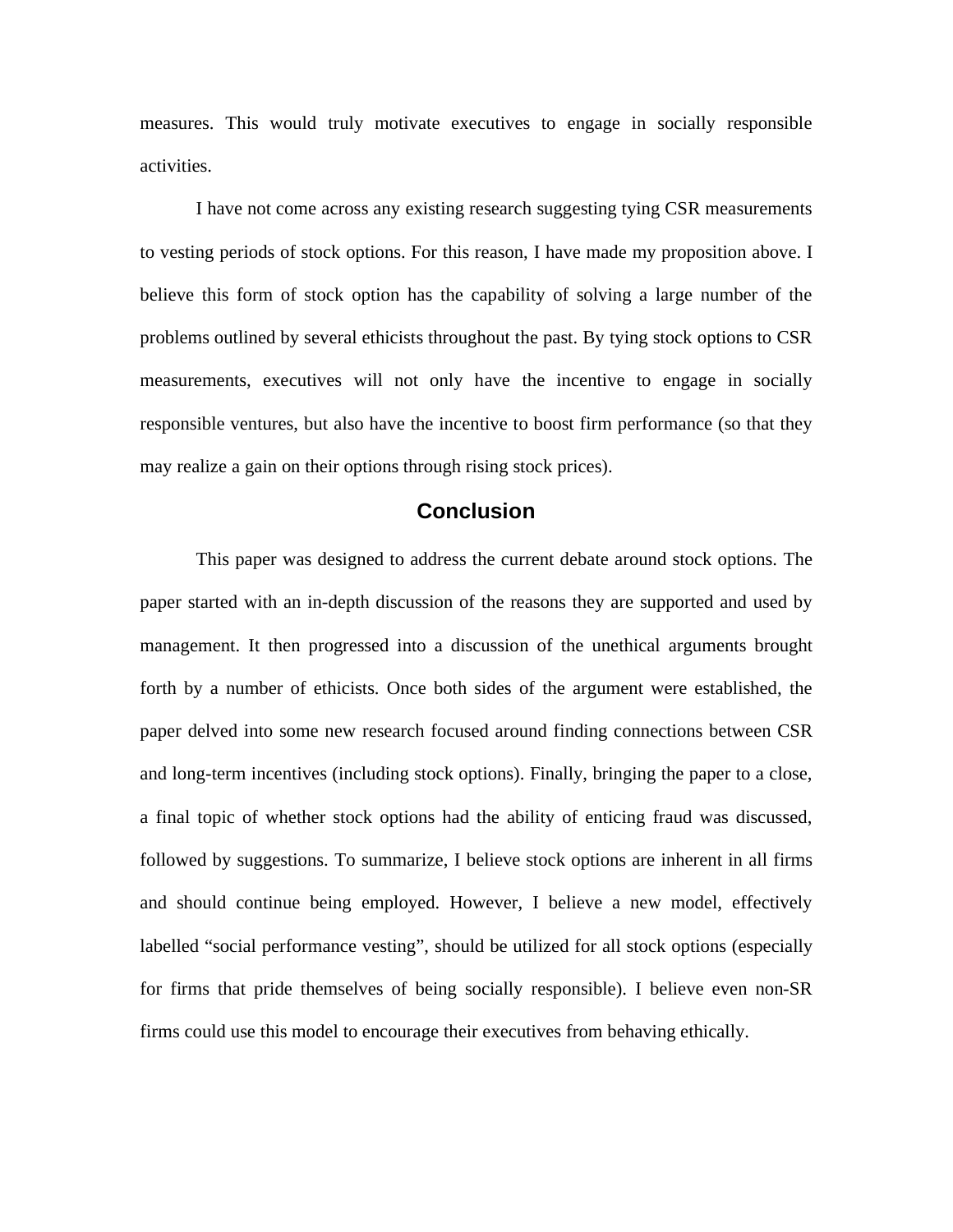Note: All examples used in this paper were heavily simplified and ignored any tax effects.

# **End Notes**

 1 Jeffrey, W.A., Kleiner, B.H. 2004. "The Use of Options in Compensation Packages". *Management* 

*Research News.* Patrington. Vol. 27, Iss. 4/5; p. 23; 9 pgs. <sup>2</sup> James, K., Graskamp, E. March 2006. "WHY Stock Options STILL Make Sense". *Financial Executive. Morristown*. Vol.22, Iss. 2; pg. 45; 3 pgs 3 *Ibid*

<sup>4</sup> Jeffrey, W.A., Kleiner, B.H. 2004. "The Use of Options in Compensation Packages". *Management Research News.* Patrington. Vol. 27, Iss. 4/5; p. 23; 9 pgs.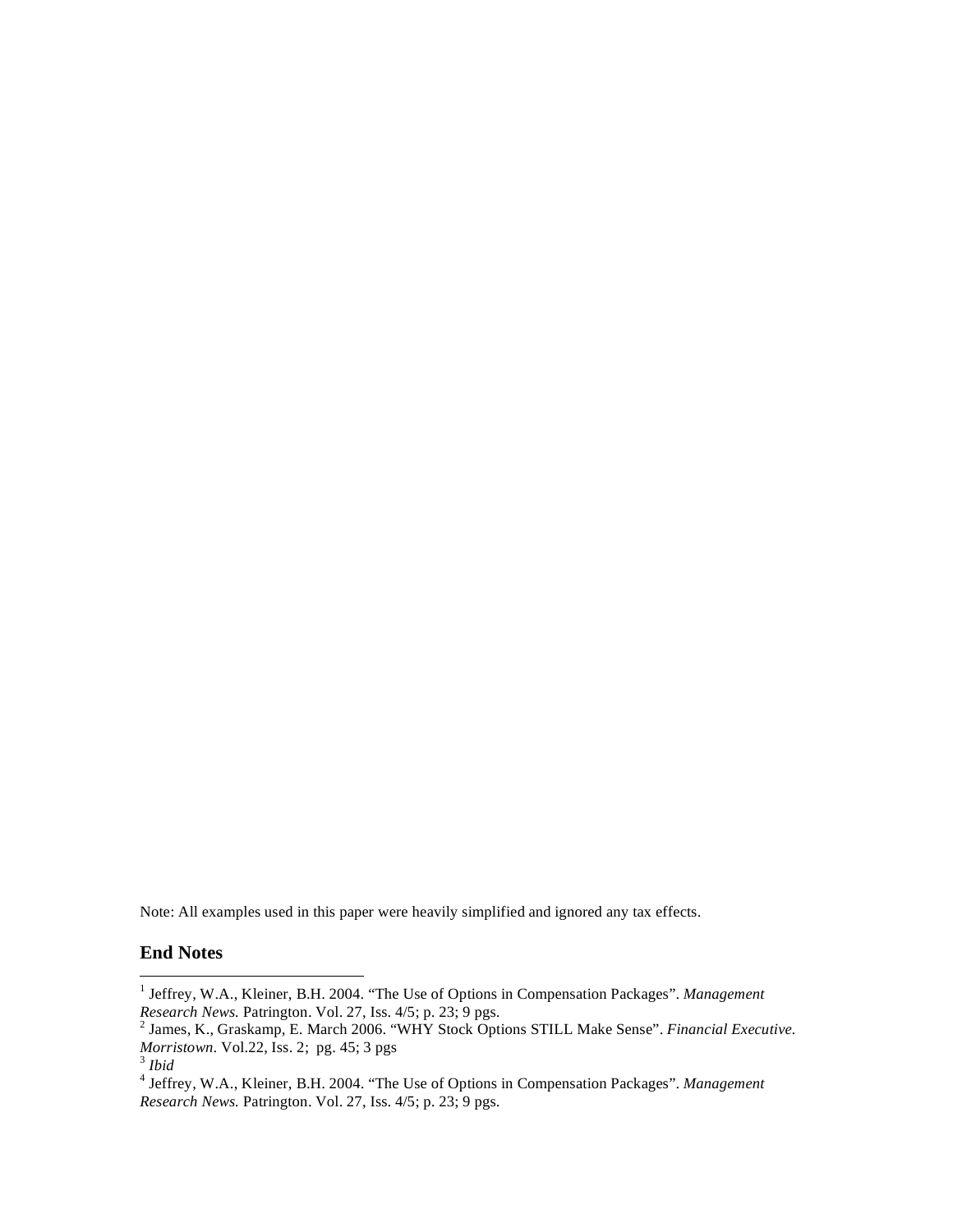5 Sahlman, W.A. December 2002. "Expensing options solves nothing". *Harvard Business Review*. Vol.80, Iss. 12; pg. 90

6 Jeffrey, W.A., Kleiner, B.H. 2004. "The Use of Options in Compensation Packages". *Management Research News.* Patrington. Vol. 27, Iss. 4/5; p. 23; 9 pgs. 7 *Ibid*

<sup>8</sup> *Ibid*

<sup>9</sup> Bodie, Z., Kaplan, R.S., Merton, R.C. March 2003. "For the last time: Stock options are an expense". *Harvard Business Review.* Vol.81, Iss. 3; pg. 62<br><sup>10</sup> *Ibid* 11 James, K., Graskamp, E. March 2006. "WHY Stock Options STILL Make Sense". *Financial Executive.* 

*Morristown*. Vol.22, Iss. 2; pg. 45; 3 pgs<br><sup>12</sup> "What are Stock Option Plans?" <u>Investorguide.Com</u>. 26 Nov. 2006 <http://www.investorguide.com/igu-

article-501-employee-stock-options-what-are-stock-option-plans.html>.

13 Sahlman, W.A. December 2002. "Expensing options solves nothing". *Harvard Business Review*. Vol.80, Iss. 12; pg. 90

14 James, K., Graskamp, E. March 2006. "WHY Stock Options STILL Make Sense". *Financial Executive. Morristown.* Vol.22, Iss. 2; pg. 45; 3 pgs<br><sup>15</sup> *Ibid.*<br><sup>16</sup> *Ibid.* <sup>17</sup> *Ibid.* <sup>18</sup> *Ibid.* <sup>18</sup> *Ibid.* <sup>19</sup> *Ibid.* 

<sup>20</sup> Proffitt, D. October 2000. "Agency Theory as a Basis for Business Ethics". *Presented to the Christian Business Faculty Association*.

<sup>21</sup> Matsumara, E.M., Shin, J.Y. December 2005. "Corporate Governance Reform and CEO Compensation: Intended and Unintended Consequences". *Journal of Business Ethics*. Vol.62, Iss. 2; pg. 101<br><sup>22</sup> Bodie, Z., Kaplan, R.S., Merton, R.C. March 2003. "For the last time: Stock options are an expense".

*Harvard Business Review.* Vol.81, Iss. 3; pg. 62<br><sup>23</sup> *Ibid.* 24 Matsumara, E.M., Shin, J.Y. December 2005. "Corporate Governance Reform and CEO Compensation:<br>Intended and Unintended Consequences". *Journal of Business Et* 

<sup>25</sup> *Ibid.*<br><sup>26</sup> Brisley, N. October 2006. "Executive Stock Options: Early Exercise Provisions and Risk-taking Incentives". *The Journal of Finance*. Vol.61, Iss. 5; pg. 2487

<sup>27</sup> Ibid.<br><sup>28</sup> Ross, Stephen A., Randolph W. Westerfield, Jeffrey F. Jaffe, and Gordon S. Roberts. Corporate Finance. 4th ed. McGraw-Hill Ryerson, 2005. 649.

 $^{29}$  Ross, Stephen A., Randolph W. Westerfield, Jeffrey F. Jaffe, and Gordon S. Roberts. Corporate Finance. 4th ed. McGraw-Hill Ryerson, 2005. 530-531.

<sup>30</sup> Lambert, R.A., Lanen, W.N., Larcker, D.F. December 1989. "Executive Stock Option Plans and Corporate Dividend Policy". *Journal of Financial and Quantitative Analysis*. Vol.24, Iss. 4; pg. 409; 17 pgs

31 Fenn, G.W., Liang, N. April 2001. "Corporate payout policy and managerial stock incentives". *Journal of Financial Economics*. Vol.60, Iss. 1; pg. 45<br><sup>32</sup> Yermack, D. June 1997. "Good Timing: CEO Stock Option Awards and Company News

Announcements". *The Journal of Finance*. Vol. 52, Iss. 2; p. 449; 28 pages 33 Ross, Stephen A., Randolph W. Westerfield, Jeffrey F. Jaffe, and Gordon S. Roberts. Corporate Finance. 4th ed. McGraw-Hill Ryerson, 2005. 391-392.

<sup>34</sup> Yermack, D. June 1997. "Good Timing: CEO Stock Option Awards and Company News Announcements". *The Journal of Finance*. Vol. 52, Iss. 2; p. 449; 28 pages

<sup>35</sup> Ibid.<br><sup>36</sup> Ross, Stephen A., Randolph W. Westerfield, Jeffrey F. Jaffe, and Gordon S. Roberts. Corporate Finance. 4th ed. McGraw-Hill Ryerson, 2005. 391-392.

<sup>37</sup> Yermack, D. June 1997. "Good Timing: CEO Stock Option Awards and Company News Announcements". *The Journal of Finance*. Vol. 52, Iss. 2; p. 449; 28 pages